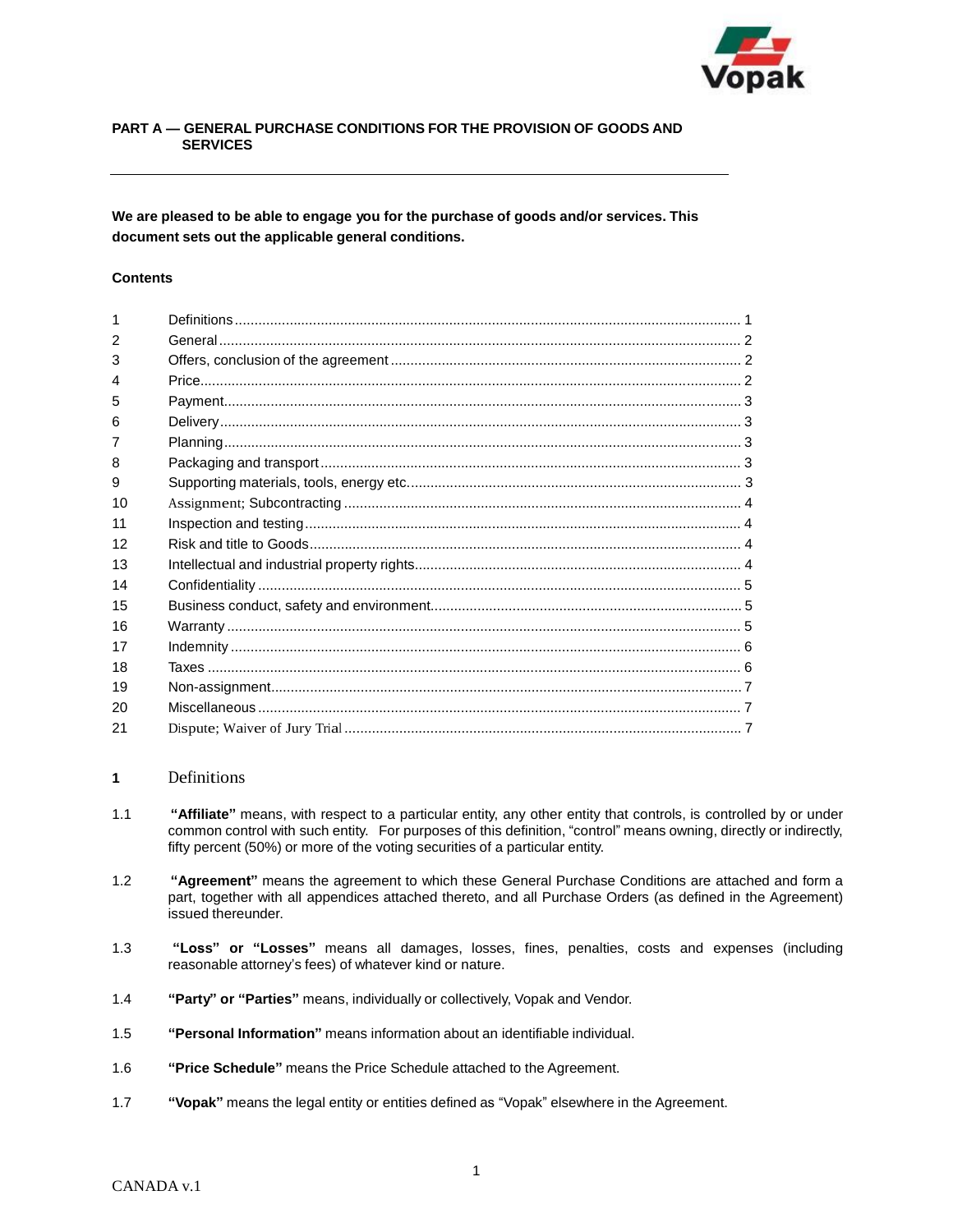

- 1.8 **"Vendor"** means the party that supplies the goods, works, services or a combination thereof as specified in the Agreement.
- **2** General
- 2.1 Part A of these General Purchase Conditions apply to all offers and orders for the supply, construction and/or performance of goods, services, works or a combination thereof by Vendor to Vopak pursuant to the Agreement.
- 2.2 In addition to Part A of these General Purchase Conditions, the following parts are made part of these General Purchase Conditions: (i) Part B – Additional conditions for the purchase of equipment, (ii) Part C – Additional general conditions for the supply of construction services, and (iii) Part D – Additional general conditions for the supply of professional services. Each additional part will apply to the extent the goods provided or services or works performed by Vendor are covered by such additional part. The applicable parts will hereafter be referred to as the "General Purchase Conditions".
- 2.3 Parties may only rely on any modification or deletion of any provision of these General Purchase Conditions if and to the extent such modification or deletion is set forth in Section 5.3 of the Agreement.
- **3** Offers, conclusion of the agreement
- 3.1 All acceptances of Purchase Orders by Vendor are binding and irrevocable.
- **4** Price
- 4.1 The agreed price (as set forth in the Price Schedule) includes all costs and rights, proper packaging, inspections, tests, certificates, (un)loading and transport charges, cost of insurance, duties, taxes, Vendor's staff compensation, benefits, source deductions and remittances, required permits, (compliance with) safety instructions, all other delivery costs, all other items specified in the Agreement and similar costs that Vopak may reasonably expect to be included in the agreed price except, in each case, as may be modified in a written instrument executed by Vopak. Notwithstanding the foregoing, Vopak shall pay all applicable federal, provincial and state sales and goods and services taxes imposed on such agreed price (collectively, "VAT"), and Vendor shall be responsible for and pay all other federal, provincial, state and local taxes, including municipal, income, withholding, payroll, capital and place of business taxes under applicable law based upon or measured by its net income, its corporate existence or general corporate right to transact business. Vendor's invoices shall show all VAT taxes validly imposed and due hereunder as a separate line item from the Goods or Services to which such VAT taxes relate. The Parties shall take commercially reasonable steps to co-operate with each other to minimize each other's applicable taxes and to apply for and obtain any exemption, rebate, refund, remission or recovery of VAT taxes as paid on the purchase price hereunder, and each Party shall provide the other Party with any reasonable certificates or documents which are useful for such purpose.
- 4.2 Certain amounts paid or credited to non-residents of Canada are subject to income tax withholding in accordance with rates and conditions set forth in the *Income Tax Act* (Canada) ("ITA") and regulations thereto. This non-resident tax ("NRT") is the liability of the Vendor where Vendor is a non-resident of Canada under the ITA. Vopak may withhold this NRT from the agreed price and remit this NRT to the Canadian taxation authorities on the non-resident Vendor's behalf where required by applicable law. Upon request, Vendor shall provide Vopak with evidence, satisfactory to Vopak, of the country of residence of Vendor and its subcontractors for purposes of determining whether withholding taxes are required to be withheld and remitted. In the event that any tax is assessed against Vopak in respect of any withholding taxes that have not been deducted or withheld from any amount paid or credited to Vendor or any subcontractor hereunder, Vendor shall indemnify, defend and hold harmless Vopak from such tax.
- 4.3 The agreed price is fixed and in no event subject to any price increase or surcharge unless agreed upon in writing by Vopak. Vendor must give Vopak at least 45 days written notice to consider a proposed change in pricing.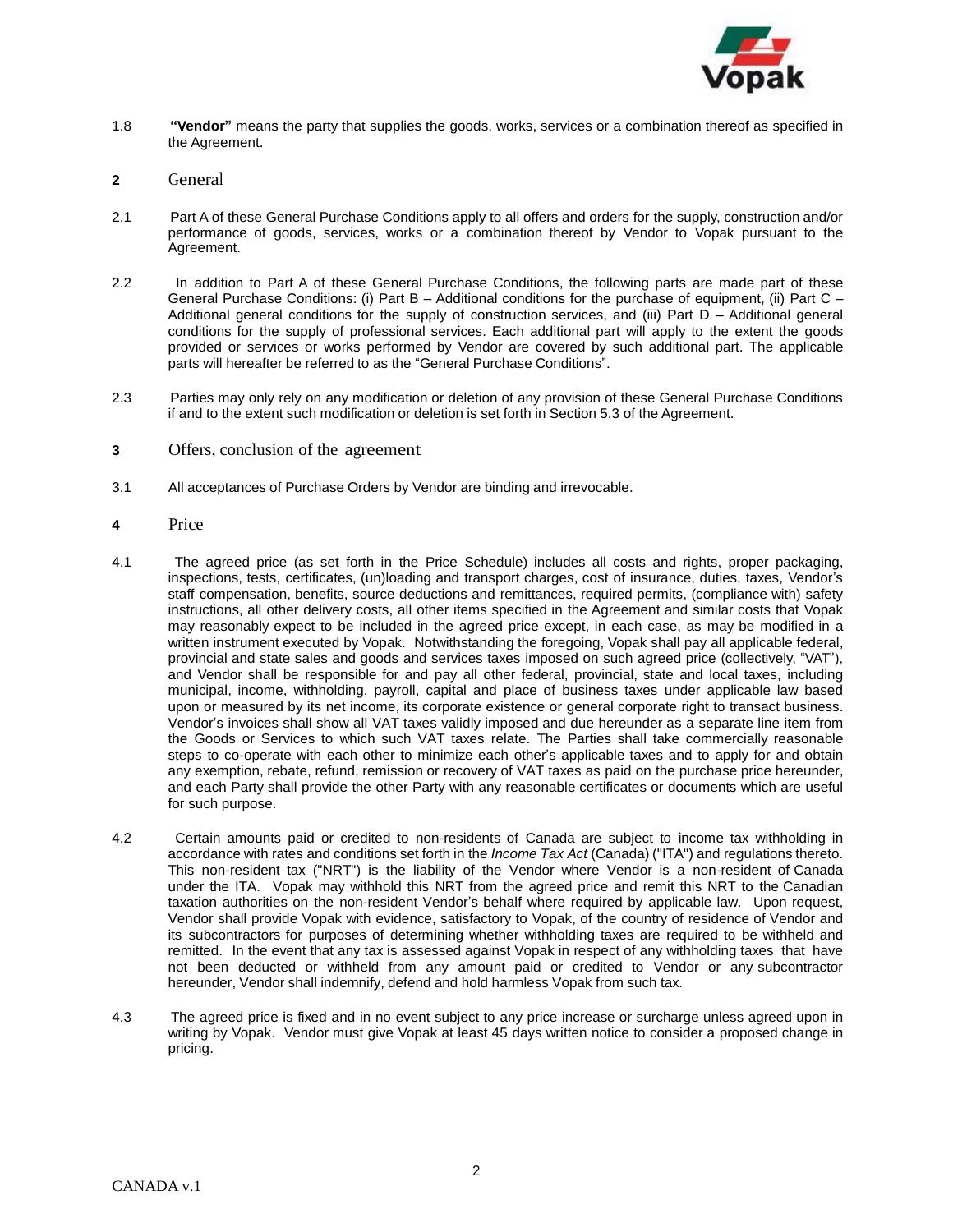

# **5** Payment

- 5.1 The Vendor will invoice Vopak in accordance with the Price Schedule. In the event the timing of invoices is not addressed in the Price Schedule, Vendor shall invoice Vopak no more frequently than monthly.
- 5.2 The invoices of the Vendor shall include: (i) the invoice number, (ii) the Purchase Order number, (iii) certified copies of the time/material sheets earlier approved by Vopak on which the Vendor has relied in calculating the amount of the invoice if no fixed price for the services or works has been agreed, (iv) reference to the applicable part of the Price Schedule, and (v) details as to the location and method of payment.
- 5.3 Vopak will pay the Vendor within 60 (sixty) days of the receipt of an invoice complying with article 5.2 unless otherwise agreed in writing by Vopak.
- **6** Delivery
- 6.1 Delivery of goods shall take place FOB Vopak's facility unless otherwise agreed to in the Agreement or the Purchase Order.
- 6.2 Time is of the essence with respect to delivery of goods. The Vendor is automatically in default, without any notice of default being required, if the agreed date of delivery set forth in the Agreement is not met.
- 6.3 The Vendor shall timely and adequately inform Vopak in advance of the exact time of delivery and possible delays in delivery. The Vendor shall upon request provide Vopak with a production and/or progress planning update and shall enable Vopak to verify the actual progress made.
- 6.4 When the Vendor encounters a delay in delivery, it shall as soon as practicable, but latest within 3 (three) days, give written notice to Vopak of such occurrence. The notice shall specify: (i) the circumstances, (ii) the likely duration of the circumstances (if known), and (iii) a recovery plan with the steps necessary to remedy such occurrence.
- 6.5 Partial deliveries or deliveries scheduled before the agreed date of delivery require Vopak's prior written approval.
- 6.6 Goods, works or services shall be deemed to be delivered only if delivered complete and fully in accordance with the Agreement and including all related documentation such as test, quality, inspection and warranty certificates, material safety data sheets, drawings, maintenance and instruction manuals, user guides and, if applicable, signed certificates of acceptance.
- 6.7 The Vendor is responsible for obtaining all applicable certificates and all necessary approvals, import licenses, custom clearing and satisfy all excise duties.
- **7** Planning
- 7.1 The Vendor shall conform to the working hours and/or planning of Vopak. The Vendor shall plan its work in such way that the activities of Vopak and other (sub)contractors or suppliers of Vopak are not unreasonably interrupted or disturbed.
- 7.2 For peak times, the Vendor shall provide for extra labor and have activities carried out in overtime or in shifts to the extent necessary for timely delivery to Vopak.
- **8** Packaging and transport of Goods
- 8.1 All goods delivered by Vendor must be marked to Vopak's instructions and must be properly packed in accordance with standard industry practice. All goods shall be packed in a way to prevent damage or deterioration during transport.
- 8.2 All packaging used shall be taken back by the Vendor upon first request of Vopak.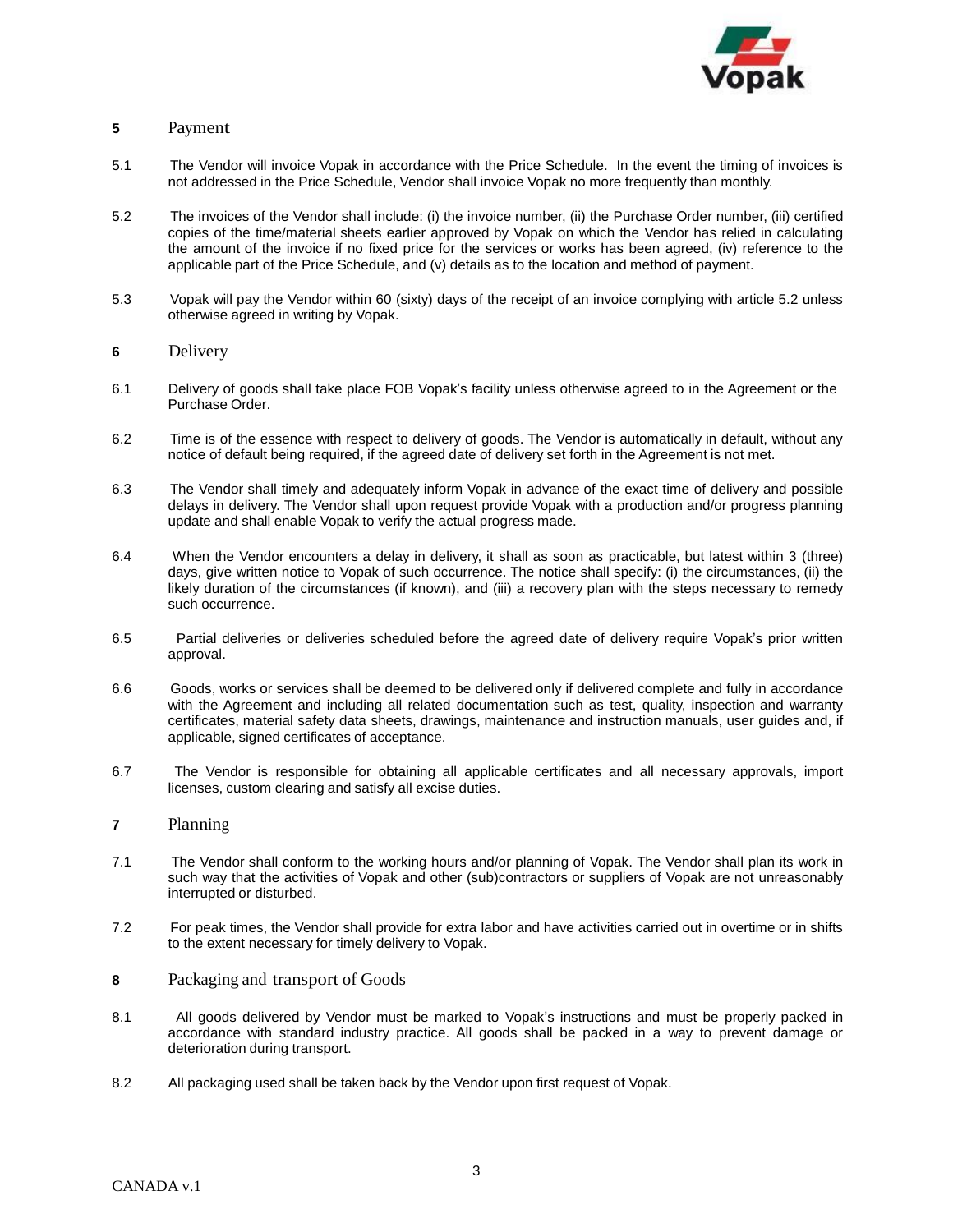

- **<sup>9</sup>** Supporting materials, tools, energy etc.
- 9.1 The Vendor shall provide for all the auxiliary materials, tools, personal protection and other types of equipment, including appropriate clothing and safety devices, necessary for performance under the Agreement.
- 9.2 If, by or on behalf of Vopak, certain auxiliary materials, tools, personal protection or other types of equipment or gas, electricity, light or water is made available to the Vendor, Vopak is entitled to charge the reasonable costs thereof to the Vendor. The use of such materials, tools, personal protection or other types of equipment or energy made available shall be for the own risk and account of Vendor.
- **<sup>10</sup>**Assignment, Subcontracting
- 10.1 Without the written approval of Vopak, the Vendor may not assign or subcontract the provision of any goods or services under the Agreement in whole or in part to any third party, or make use of personnel of third parties.
- 10.2 Approval of any assignment or subcontracting by Vopak under Section 10.1 above shall not release the Vendor from any obligation or liability under the Agreement.
- **11** Inspection and testing
- 11.1 Vopak is at all times and at any place entitled to carry out inspections, tests and audits with regard to the goods, works or services ordered by Vopak pursuant to the Agreement.
- 11.2 Inspection and/or testing by or on behalf of Vopak does not release the Vendor from any obligation, warranty or liability under the Agreement, these General Purchase Conditions or applicable law.
- **12** Risk and title to Goods
- 12.1 Vendor warrants that all goods delivered by Vendor are not subject to any retention of title, liens, hypothecs, security interests, priorities, encumbrances or any other (limited) rights of third parties. Upon the request of Vopak, Vendor shall deliver proof of its full and unencumbered title to goods delivered by Vendor.
- 12.2 Goods to be delivered shall be for the account and at the risk of the Vendor until completion of delivery in accordance with Section 6.6. Title to such goods passes to Vopak upon the earlier of (a) delivery to a Vopak facility in accordance with Section 6.6, or (b) payment by Vopak for such goods in accordance with Section 12.3.
- 12.3 If Vopak makes any payment prior to delivery and acceptance of goods, the title to the goods in respect of which such payment was made, and/or the parts or materials present at the Vendor's site that pertain to these goods, shall pass to Vopak at the time of payment. The Vendor shall identify and keep identifiable the goods it holds on behalf of Vopak and give Vopak free access to and control of such goods. The Vendor shall be considered to hold the goods on behalf of Vopak and shall undertake to have the goods insured adequately with a reputable insurance company until the completion of the delivery as defined in Section 6.6.
- **13** Intellectual and industrial property rights
- 13.1 The Vendor warrants that the use of the goods delivered and works or services supplied does not and will not infringe any intellectual property rights of third parties. The Vendor shall indemnify and hold Vopak harmless from and against any claim by third parties in this respect, and pay all Losses and costs (including reasonable attorney's fees) incurred on the part of Vopak in that respect.
- 13.2 All right, title and interest in drawings, sketches, illustrations, designs, models, calculations, formulas, working methods, software, reports, data, data sets, procedures, equipment and other such information and tools created by the Vendor in connection with the Agreement, and all intellectual property rights therein, shall transfer to and vest in, and shall be owned exclusively by, Vopak, on and after creation thereof free and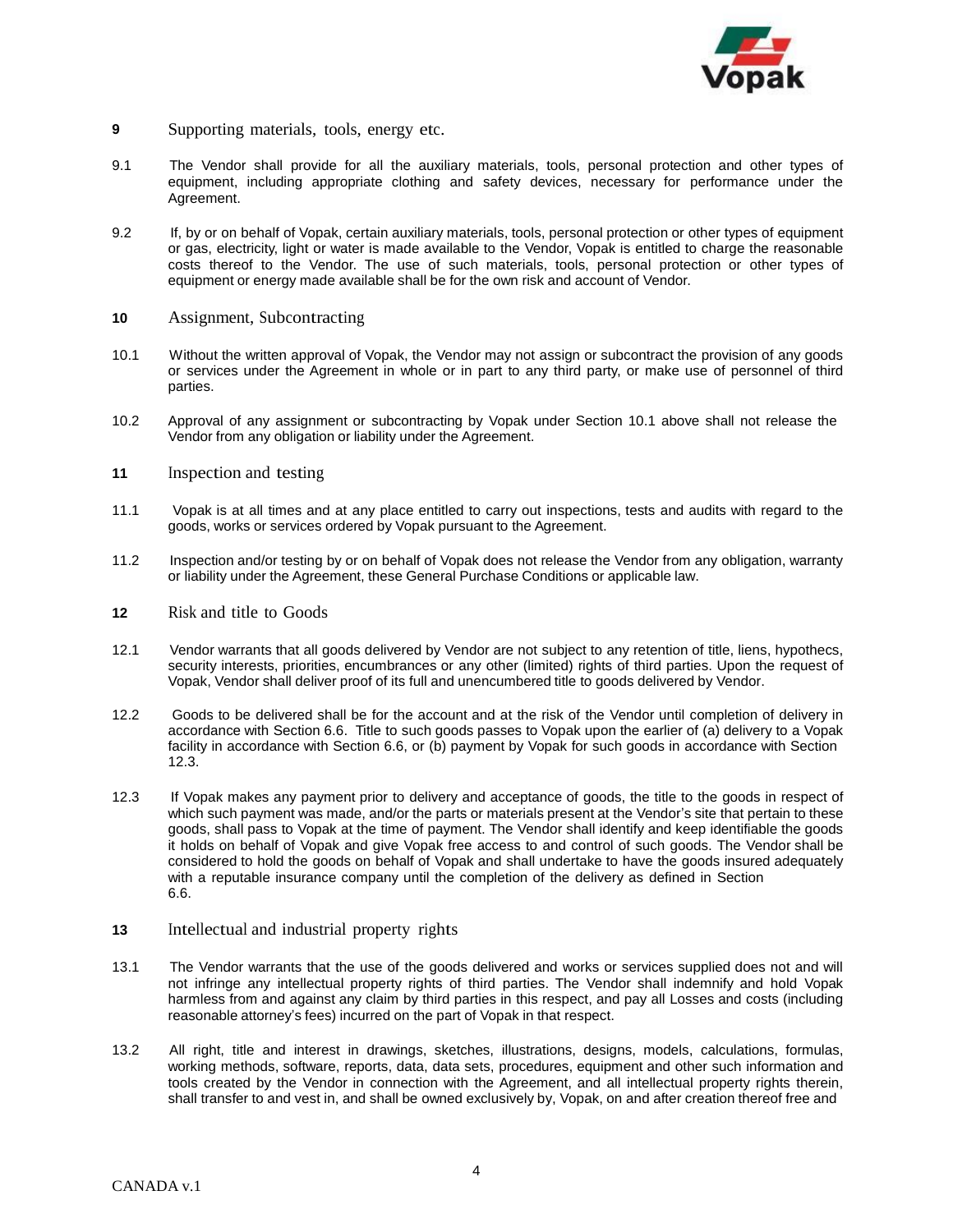

clear of encurmbrances. Promptly upon Vopak's request Vendor shall deliver to Vopak all further documentary assurances reasonably required by Vopak to document such rights and interests and their vesting in Vopak.

13.3 Vendor covenants and agrees to obtain from its employees, and to cause its subcontractors to obtain from their employees, and to deliver to Vopak promptly on request, written waivers signed by such employees in favour of Vopak waiving any and all moral rights arising under the *Copyright Act* (Canada) as amended, or under similar legislation or at common law, that they may have with respect to any works in which copyright subsists developed by them and provided to Vopak as part of the deliverables under the Agreement. For certainty, such waivers will waive such individuals' rights to attribution of authorship of, rights to restrain any distortion or modification of, and rights to prohibit any use of such works and shall waive their rights to prevent the association of such works with any product, service, cause or institution that might be prejudicial to such individual's honour or reputation.

### **<sup>14</sup>**Confidentiality

- 14.1 The Vendor undertakes to keep strictly confidential the materials and all business information, technical information, and Personal Information, provided to it by or on behalf of Vopak or its Affiliates (the "Confidential Information") and undertakes to only use the Confidential Information in connection with, and as reasonably necessary for, its performance under the Agreement. Vendor undertakes to impose the same obligations on any employees, subcontractors and third parties which obtain Confidential Information in connection with the performance of the Agreement and warrants that such employees and third parties will comply with such obligations. If the parties have entered into a separate confidentiality agreement, the terms of such confidentiality agreement shall take precedence over this Section 14.1.
- 14.2 Vendor shall comply with all applicable laws for the protection of Personal Information or privacy in all respects regarding the Goods and Services, and all Personal Information it collects with respect thereto. Vendor shall have in place throughout the term of the Agreement appropriate technical, physical and organizational security safeguards to protect such Personal Information against unauthorized, unlawful or accidental access, collection, use, loss, theft, threats, alteration, disclosure, copying, destruction or disposal, and provide a level of security for the Personal Information that is appropriate to its sensitivity. Vendor shall respond in a timely way to any reasonable request by Vopak that may be required for Vopak to comply with privacy legislation or its privacy policies, or to comply with Vopak's information security requirements. Vendor shall, and shall cause its employees, agents, mandataries, representatives and subcontractors to, only provide or allow access to the Personal Information to those employees that need to access the information for the purposes of fulfilling the obligations of this Agreement.
- 14.3 At Vopak's request at any time, Vendor shall promptly deliver the Confidential Information, including all Personal Information, held by it under a Purchase Order to Vopak or in the alternative, if specified by Vopak, destroy it in a secure manner and deliver a certificate of an officer of Vendor to Vopak certifying that Vendor retains no copies thereof.
- **15** Business conduct, safety and environment
- 15.1 The Vendor, its employees and any third party it engages shall comply with all applicable laws and regulations rules, including but not limited to the rules and instructions on safety and the environment, applicable at the location where the work is executed as well as the UN Vendor Code of Conduct (2006), the UN Convention on the Rights of the Child (1989), the International Labor Organization (ILO) and the Convention on Minimum Age against Exploitation of Child Labor (1973).
- 15.2 The Vendor, its employees and any third party it engages shall comply with all codes of conduct, rules and regulations of Vopak including, without limitation, to the relevant Safety, Health and Environment policy, Vopak privacy policy, the Vopak Fundamentals on safety, the Vopak Sustainability Policy and the Vopak Code of Conduct (all published at Vopak's website [www.vopak.com](http://www.vopak.com/) under Corporate documentation), and any other facility-specific safety and conduct rules delivered to Vendor, in each case as may be amended from time to time.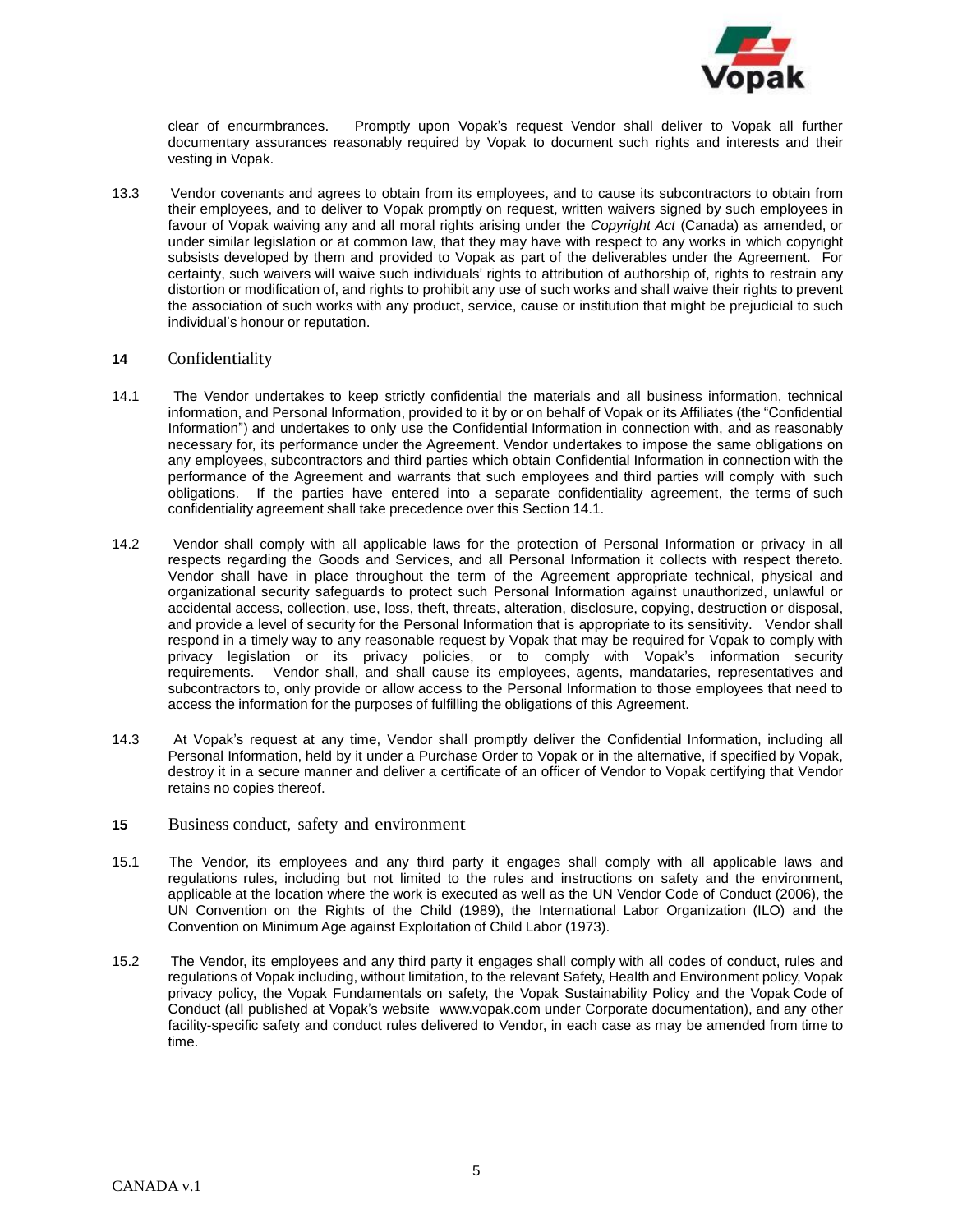

# **<sup>16</sup>**Warranty

- 16.1 The Vendor warrants that all goods delivered and works or services supplied shall (a) be free from defects in terms of design, construction, performance, material, manufacturing, composition and quality (b) be in accordance with drawings, standards and specifications supplied or used by Vopak, (c) be in material compliance with the scope of work, and (d) be safe and constructed or performed in accordance with applicable law and industry standards.
- 16.2 Vopak may rely on any warranty given or otherwise pertaining to the goods, works and/or services, irrespective of Vopak having conducted any inspection or having delivered any previous complaint to Vendor.
- 16.3 Unless otherwise agreed to in writing by the Parties, the warranty period on the part of the Vendor within which the Vendor is required to correct defects shall be 24 (twenty-four) months from the date of delivery.
- 16.4 If pursuant to this article goods delivered and/or works and/or services supplied, or parts thereof, are replaced, repaired or altered, the full warranty period shall apply to these goods, works and/or services, or parts thereof as the case maybe, as of the time of delivery.
- 16.5 Vendor hereby assigns all rights under warranties given by manufacturers or suppliers of goods, works or services forming the goods, works or services, or parts thereof, delivered to Vopak.

#### 17 Indemnity

- 17.1 In addition to the Vendor's warranty obligations set forth in Section 16 and Vendor's other indemnity obligations under the Agreement or these General Purchase Conditions, Vendor shall indemnify, defend and hold harmless each member of the Vopak Group from and against any and all Losses arising out of or related to (a) the personal injury to or death of any Third Party or the damage to or destruction of any property, in each case to the extent arising out of or resulting from the negligence of any member of the Vendor Group (as defined below) or anyone directly or indirectly (including subcontractors) employed by any member of the Vendor Group or anyone for whose acts they may be liable, and (b) injury to or death of any member of the Vendor Group. **Vendor acknowledges that the indemnity obligation set forth in Section 17.1(b) shall exist regardless of the cause of such Losses, including the sole or joint negligence, breach of contract or other basis of liability of any member of the Vopak Group**. For purposes of this Article 17, the following terms shall have the following meanings: (a) "Vendor Group" means Vendor, any subcontractor of Vendor and each of their respective Affiliates, directors, officers, employees and independent contractors, (b) "Vopak Group" means Vopak and its Affiliates, and each of their respective directors, officers and employees, and (c) "Third Party" means any person or entity other than a member of the Vendor Group or the Vopak Group.
- 17.2 Vopak shall indemnify, defend and hold harmless each member of the Vendor Group from and against any and all Losses arising out of or related to (a) the personal injury to or death of any Third Party (as defined below) or the damage to or destruction of any property, in each case to the extent arising out of or resulting from the negligence of any member of the Vopak Group or anyone directly or indirectly employed by any member of the Vopak Group or anyone for whose acts they may be liable, and (b) injury to or death of any member of the Vopak Group. **Vopak acknowledges that the indemnity obligation set forth in Section 17.3(b) shall exist regardless of the cause of such Losses, including the sole or joint negligence, breach of contract or other basis of liability of any member of the Vendor Group.**
- 17.3 To ensure that the indemnities provided by the Vendor to the Vopak Group and by Vopak to the Vendor Group are enforceable, it is agreed by the Parties that Vopak is acting as agent (and in Quebec as mandatary) for the members of the Vopak Group with respect to the indemnities intended to be given to them by Vendor hereunder, and that Vendor is acting as agent (and in Quebec as mandatary) for the members of the Vendor Group with respect to the indemnities intended to be given to them by Vopak hereunder. Each of Vendor and Vopak agrees that it will hold any right to indemnification that any member of its respective group is intended to have under this Article 17 in trust for that person and that it shall hold all funds received by it as a result of such right and in respect of any Losses suffered by such person in trust for such person.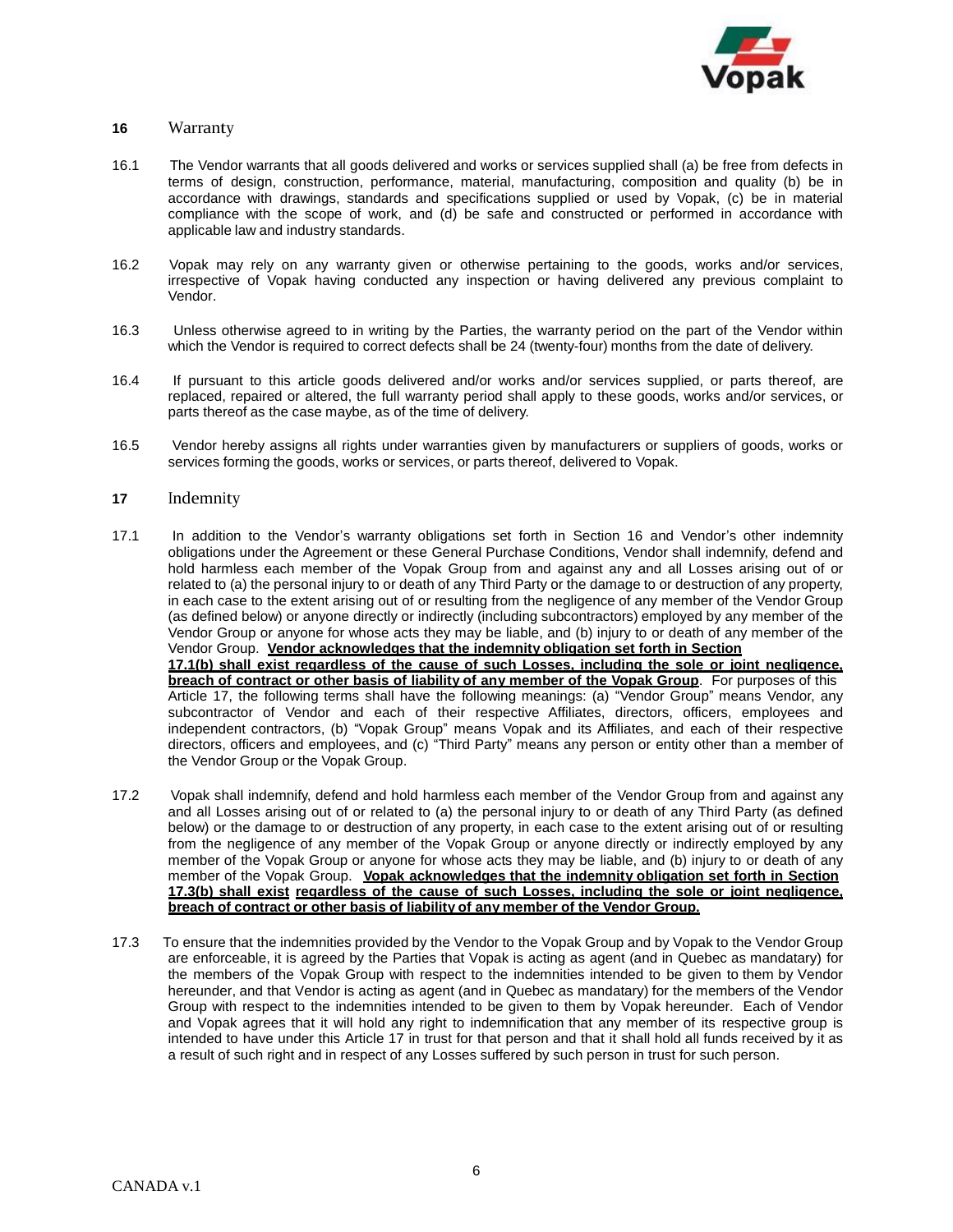

## **18** Taxes

- 18.1 The Vendor bears and shall pay all taxes, staff compensation, benefits, source deductions and remittances, duties, levies and charges assessed on the Vendor, its subcontractors and the officers, employees, mandataries and agents of the Vendor and the subcontractor, by competent authorities in connection with the supply of goods, works and/or services.
- 18.2 The Vendor shall comply with the obligations arising from employment insurance laws and tax laws. The Vendor shall be liable for, defend and hold Vopak harmless from all Losses, including interest, penalties and costs, incurred by Vopak in relation to any claims of the tax authorities resulting from the Vendor's-noncompliance with such laws. The Vendor shall take all measures which Vopak may reasonably require to avoid that it becomes liable for any claims and/or additional levies for Vendor's staff compensation, source deductions, remittances and/or taxes related to personnel of or hired by the Vendor or its subcontractors. The Vendor shall indemnify, defend and hold harmless Vopak against any claims and/or additional levies for staff compensation, source deductions, remittances and/or taxes related to the Agreement.

#### 19 Non-assignment

19.1 Without the written approval of Vopak, the Vendor is not permitted to assign any claims it might have against Vopak without the prior written consent of Vopak.

#### **20** Miscellaneous

- 20.1 If a provision of the General Purchase Conditions is or becomes invalid or non-binding, the Parties shall remain bound to the remaining part of the General Purchase Conditions. The Parties shall replace the invalid or non-binding provision by a provision which is valid and binding, and the effect of which, given the contents and purpose of the general purchase conditions, is to the greatest extent possible, equal or similar to that of the invalid or non-binding part.
- 20.2 If the Vendor is of the opinion that a provision of the General Purchase Conditions conflicts with another provision of the General Purchase Conditions, it shall inform Vopak thereof. Within 7 (seven) days thereafter, Vopak shall advise the Vendor which provision prevails if Vopak agrees that the provisions are conflicting.
- 20.3 The obligations of the Vendor under article 13, 14, 15, 16, 17, 18, 19, 20, 21 and 22 will be of a continuing nature and survive the termination or expiration of the Agreement.
- 20.4 A party does not waive a right, power or remedy if it fails to exercise or delays in exercising the right, power or remedy. A single or partial exercise of a right, power or remedy does not prevent another or further exercise of that or another right power or remedy.
- 20.5 Except as otherwise provided in the General Purchase Conditions, the following principles shall be applied for the interpretation of these general purchase conditions: (i) the singular includes the plural and the plural the singular, (ii) references to "writing" include only letters (by courier, registered or unregistered), faxes and e-mail, (iii) the words "include", "including" and "includes" shall be deemed to be followed by the words "without limitation", and (iv) headings of clauses and annexes are for convenience only and shall not affect the interpretation of these general purchase conditions.
- 20.6 Each party must pay its own costs of negotiating, preparing and executing the Agreement.
- 20.7 Vendor acknowledges and agrees that it is an independent contractor of Vopak, and the Agreement shall not be construed to create any association, partnership, joint venture, employee, mandatary or agency relationship between Vendor (or any of its employees) and Vopak for any purpose. Vendor has no authority (and shall not hold itself out as having authority) to bind Vopak and Vendor shall not make any agreements or representations on Vopak's behalf without Vopak's prior written consent.
- 20.8 All insurance policies of Vendor with respect to this Agreement shall require the insurer to waive its rights of subrogation against any individual, firm, or corporation, their subsidiaries, factors or assigns for whom or with whom Vopak may be working.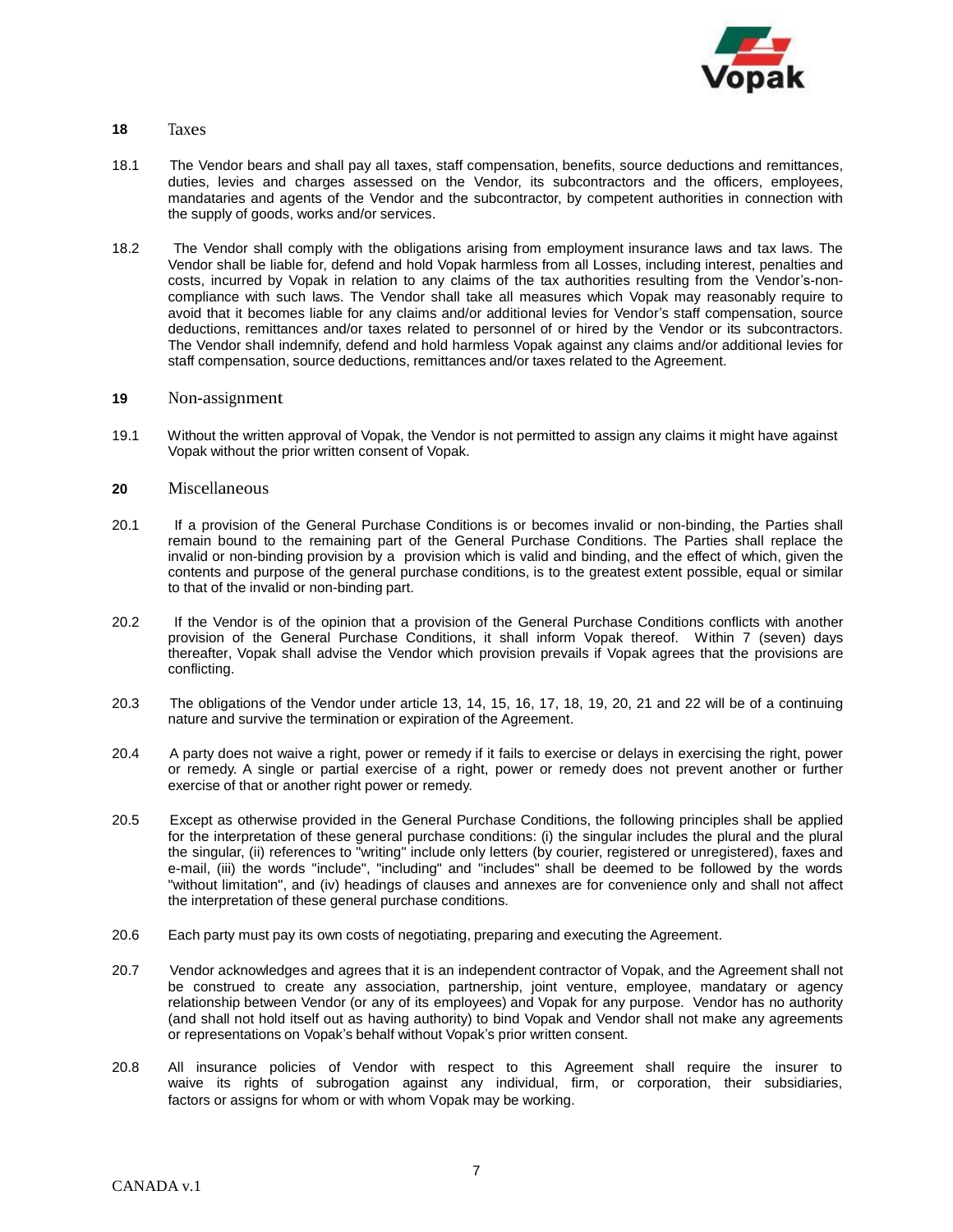

# **21** Disputes; Waiver of Jury Trial

21.1 Each Party acknowledges and agrees that any dispute which may arise under the Agreement is likely to involve complicated and difficult issues and, therefore, each such party irrevocably and unconditionally waives, to the fullest extent permitted by applicable law, any right it may have to a trial by jury in respect of any legal action arising out of or relating to the Agreement or the Goods to be delivered or Services to be performed thereunder.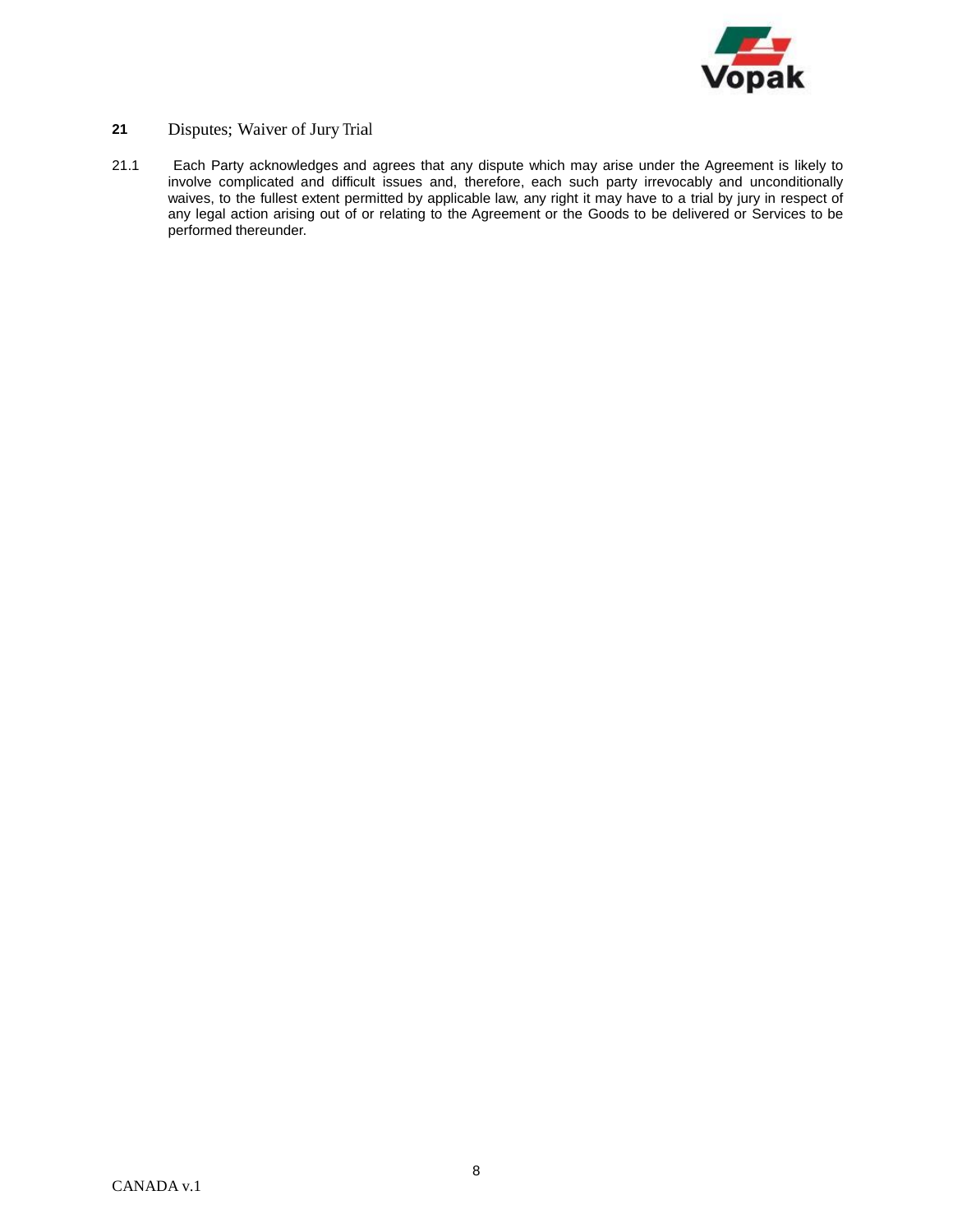

# **PART B — ADDITIONAL CONDITIONS FOR THE PURCHASE OF EQUIPMENT**

#### **Contents**

| $\overline{1}$ |  |
|----------------|--|
| $\mathcal{P}$  |  |
| 3              |  |
| $\overline{4}$ |  |
| 5              |  |
| 6              |  |
| $\overline{7}$ |  |
| 8              |  |
| 9              |  |
| 10             |  |
| 11             |  |
| 12             |  |
| 13             |  |
| 14             |  |

#### **1** General

- 1.1 These additional conditions for the purchase of equipment apply, in addition to Part A and any other applicable parts of these General Purchase Conditions, to all offers and orders pertaining to the sale of equipment by Vendor to Vopak.
- 1.2 If the equipment requires installation, inspection, commissioning, repair and/or correction services, Part C Additional conditions for the supply of construction services will also apply.

# **2** The equipment

- 2.1 The Vendor shall manufacture and/or supply all the equipment in accordance with the applicable functional and/or technical specifications and any and all other applicable plans, procedures, specifications, drawings and requirements requested by Vopak.
- 2.2 The Vendor shall manufacture, document, deliver, install, commission and/or repair the equipment in accordance with any reasonable instructions of Vopak.
- 2.3 The Vendor shall undertake that any applicable certificates of compliance or design approval from a certifying agency and/or all necessary approvals from governmental authorities shall be obtained in time and at the earliest available opportunity.
- 2.4 Partial supply of the equipment shall not obligate Vopak in any way to make a partial approval of the equipment or consideration as to whether the supplied part of the equipment complies with the Vendor's obligations.
- **<sup>3</sup>**Variations
- 3.1 Vopak has the right at any time to issue instructions to the Vendor to make any increases, decreases, omissions, substitutions and changes to the time schedules or any part of the equipment as regards its quality, form, character, kind or dimension, provided that Vopak submits such changes in writing to the Vendor.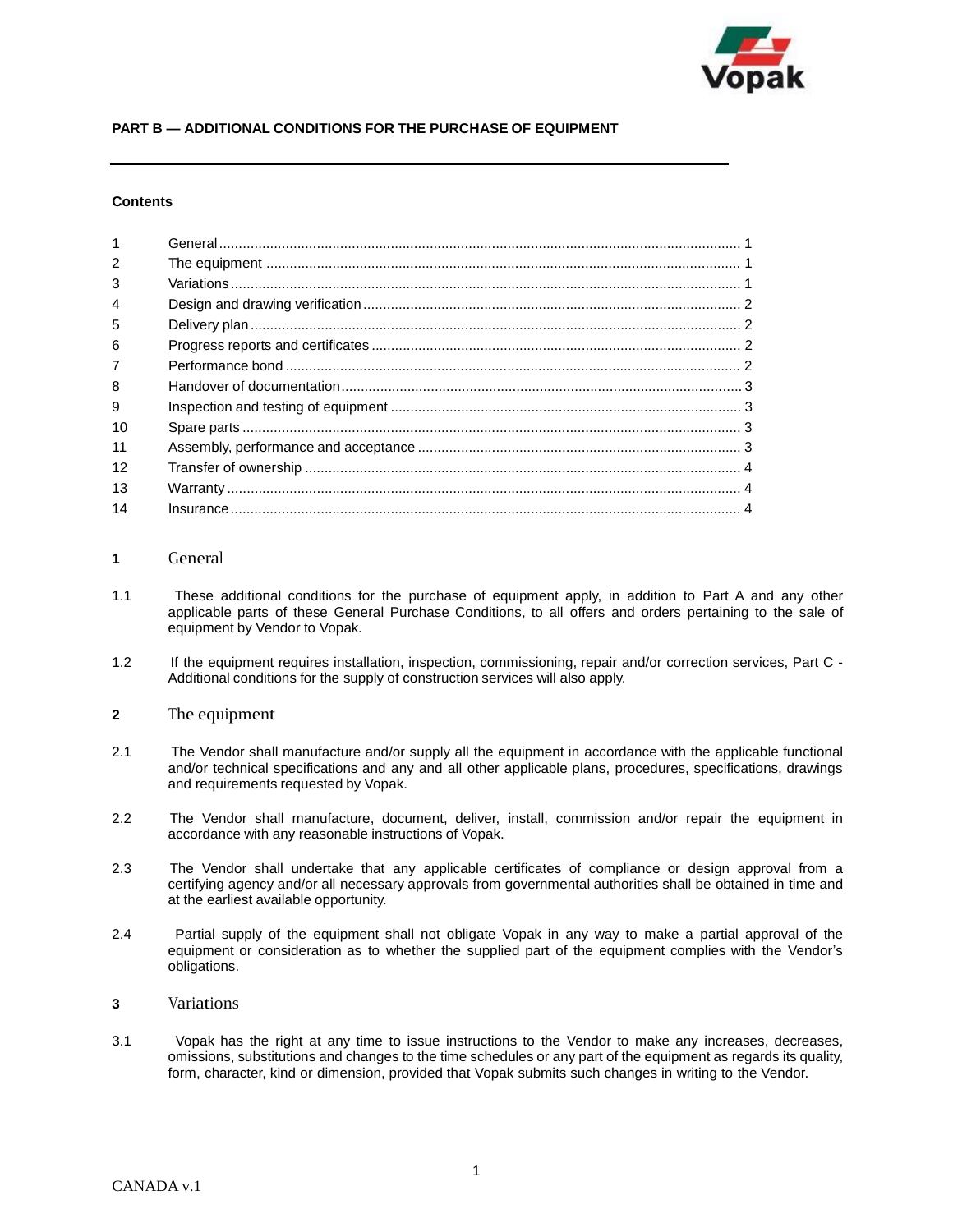

- 3.2 The Vendor shall not make any variation except with the written consent of Vopak.
- 3.3 All variations shall be executed and completed under the provisions of the Agreement and these General Purchase Conditions.
- 3.4 Changes and additions shall not lead to an increase of the agreed price or an extension of the agreed time or date of delivery unless and to the extent reasonable, and provided that the Vendor has made a written proposal to Vopak with respect to an increase or an extension before the completion of the variation and always provided that Vopak has approved such price increase or extension of time in writing.
- 3.5 If a change results in a decrease of the supply by the Vendor or a decrease of the agreed price thereof, Vopak is entitled to a proportional price decrease.
- **<sup>4</sup>**Design and drawing verification
- 4.1 Unless Vopak has indicated that a third party will be responsible for the basic and/or detailed design of the equipment, the Vendor shall be responsible for the basic and/or detailed design of the equipment and shall deliver same in accordance with good engineering practice and any design conditions.
- 4.2 The Vendor shall be responsible for the accuracy and completeness of the specifications, drawings and other documentation provided by Vopak and/or any third party and shall not be able to rely upon the inaccuracy or incompleteness of the documentation provided. The Vendor shall notify Vopak within 5 (five) days after discovery that the specifications, drawings and other documentation received from Vopak and/or any third party for the supply of equipment should be adjusted and/or amended.
- 4.3 Upon the request of Vopak, the Vendor shall, prior to the commencement of the work related to the manufacturing and supply of the equipment, furnish to Vopak for its review and approval, complete drawings, calculations for the design and other construction documentation. The Vendor shall remain responsible for the design and the documentation related thereto, whether or not such documentation has been approved by Vopak.
- **5** Delivery plan
- 5.1 Upon the request of Vopak, the Vendor shall furnish a detailed delivery plan in which the Vendor describes the order, timing and duration of the work for the assessment and approval of Vopak.
- 5.2 As soon as Vopak has approved such delivery plan, the delivery plan forms an integral part of the Agreement. Deviation from the approved delivery plan is only permitted with the prior written approval of Vopak.
- **6** Progress reports and certificates
- 6.1 The Vendor shall provide progress reports of the work on a monthly basis, unless Vopak requests reports on a shorter or longer basis.
- 6.2 If Vopak is required to make progress payments for the equipment pursuant to the Agreement or any Purchase Order, progress certificates shall be prepared by the Vendor when and as required by Vopak. Such certificates shall contain the quantity of work executed during the preceding period and the value of such work on the basis of the agreed price.
- **7** Performance bond
- 7.1 If Vopak has to make payments prior to the acceptance of the equipment, the Vendor shall provide Vopak, upon its request, with an unconditional and irrevocable performance bond or other similar forms of guarantee as security for the fulfillment of the Vendor's obligations under the Agreement, for the amount(s) which Vopak has to pay to the Vendor prior to the acceptance.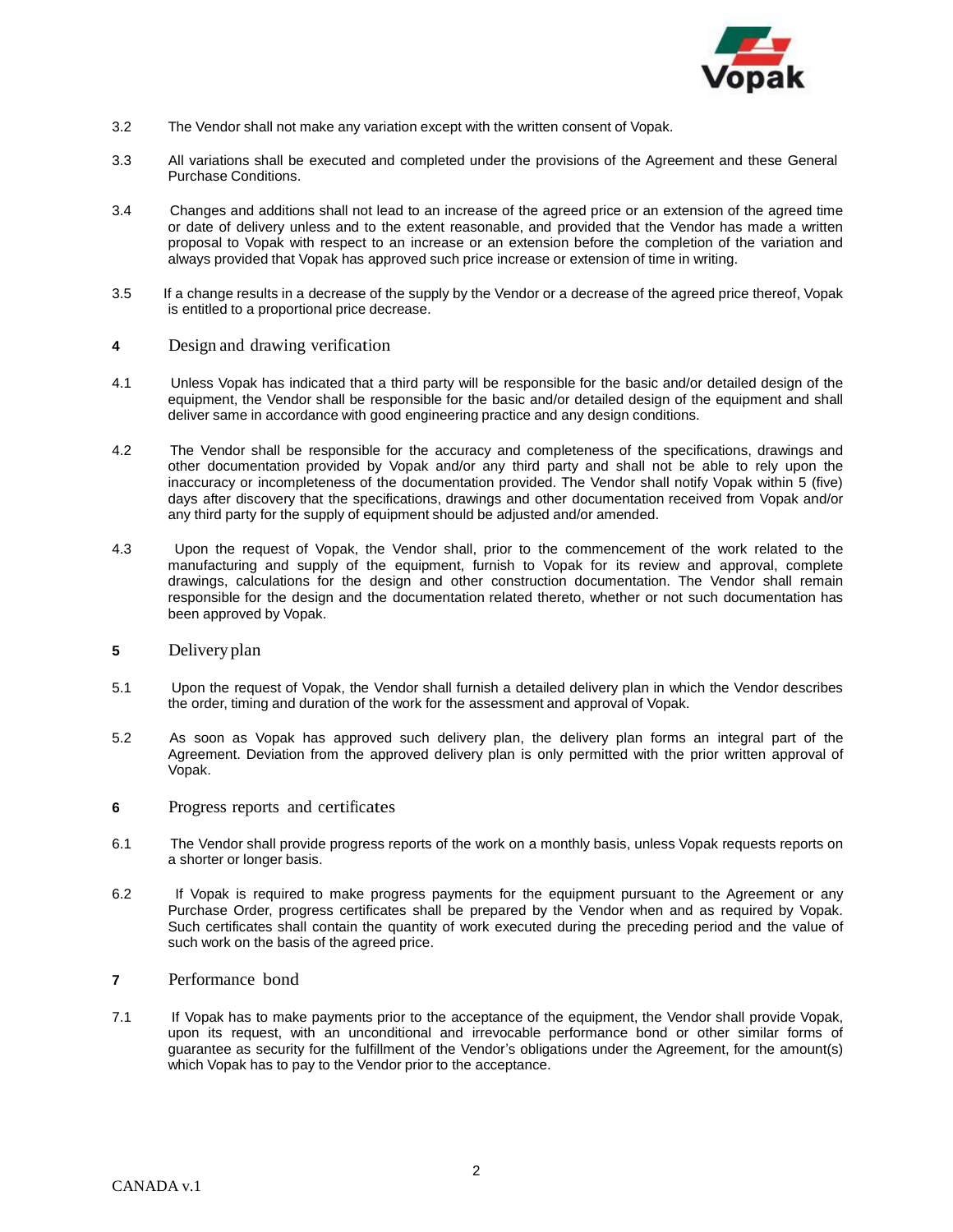

- 7.2 The performance bond or other similar form of guarantee shall be issued by a bank or insurance company approved by Vopak.
- 7.3 If the validity of the performance bond or other similar form of guarantee expires before the date of acceptance of the equipment, the Vendor shall arrange for extension of the validity.
- **8** Handover of documentation
- 8.1 The Vendor shall prepare and handover a complete set of all documents in connection with the equipment, including warranty and test certificates, inspection certificates of individual items and test results. All documentation and required certificates are included in the agreed price.
- **9** Inspection and testing of equipment
- 9.1 Vopak and its appointed representative(s) are at all times entitled to inspect or have inspected the equipment or part(s) thereof, to examine or have examined and/or to test or have tested the equipment or part(s) thereof, irrespective of where the equipment or part(s) thereof are manufactured. For this purpose, Vopak shall have free access to the sites on which the equipment or part(s) of the equipment are being manufactured.
- 9.2 Upon the discovery of any discrepancies or defects in or to the equipment, Vopak will inform the Vendor. The Vendor shall repair and replace without cost or delay any discrepancy or defect discovered during inspection.
- 9.3 Failure of Vopak to make such inspection of the equipment shall not relieve the Vendor from its obligations under the Agreement or these General Purchase Conditions nor prejudice the rights of Vopak thereafter to reject or require correction of the defective equipment in accordance with the provisions of these General Purchase Conditions.
- 9.4 Inspection, review, examination, testing, purchase, comment, approval and/or payment by or on behalf of Vopak does not release the Vendor from any obligation, warranty or liability under the Agreement or these General Purchase Conditions.
- **<sup>10</sup>**Spare parts
- 10.1 Upon the request of Vopak, the Vendor shall deliver a critical and a full spare parts list of the equipment with Vendor's spare parts numbers, part names, full prices and expected lifetime.
- 10.2 Parts ordered from this list by a separate order within 6 (six) months of the effective date of the Agreement will be delivered FOB Vopak's facility, within the agreed delivery time of the equipment.
- 10.3 The Vendor shall supply all spare parts needed at competitive prices for a period of ten (10) years from the date of the certificate of acceptance if Vopak so requests.
- **<sup>11</sup>**Assembly, performance and acceptance
- 11.1 The Vendor shall be responsible for the complete assembly, installation, construction and commissioning of the equipment at the site of Vopak in accordance with the applicable specifications. The Vendor shall see to it that the equipment is in good working condition and shall test the equipment or parts thereof prior to the site acceptance test.
- 11.2 As soon as the equipment or any part thereof has, in the opinion of the Vendor, been delivered and is ready for operational use by Vopak, excluding minor items not materially affecting the operation, use or safety of the equipment, the Vendor shall carry out the site acceptance test. Vopak shall be notified of the time of such testing fourteen (14) days before the commencement of such test.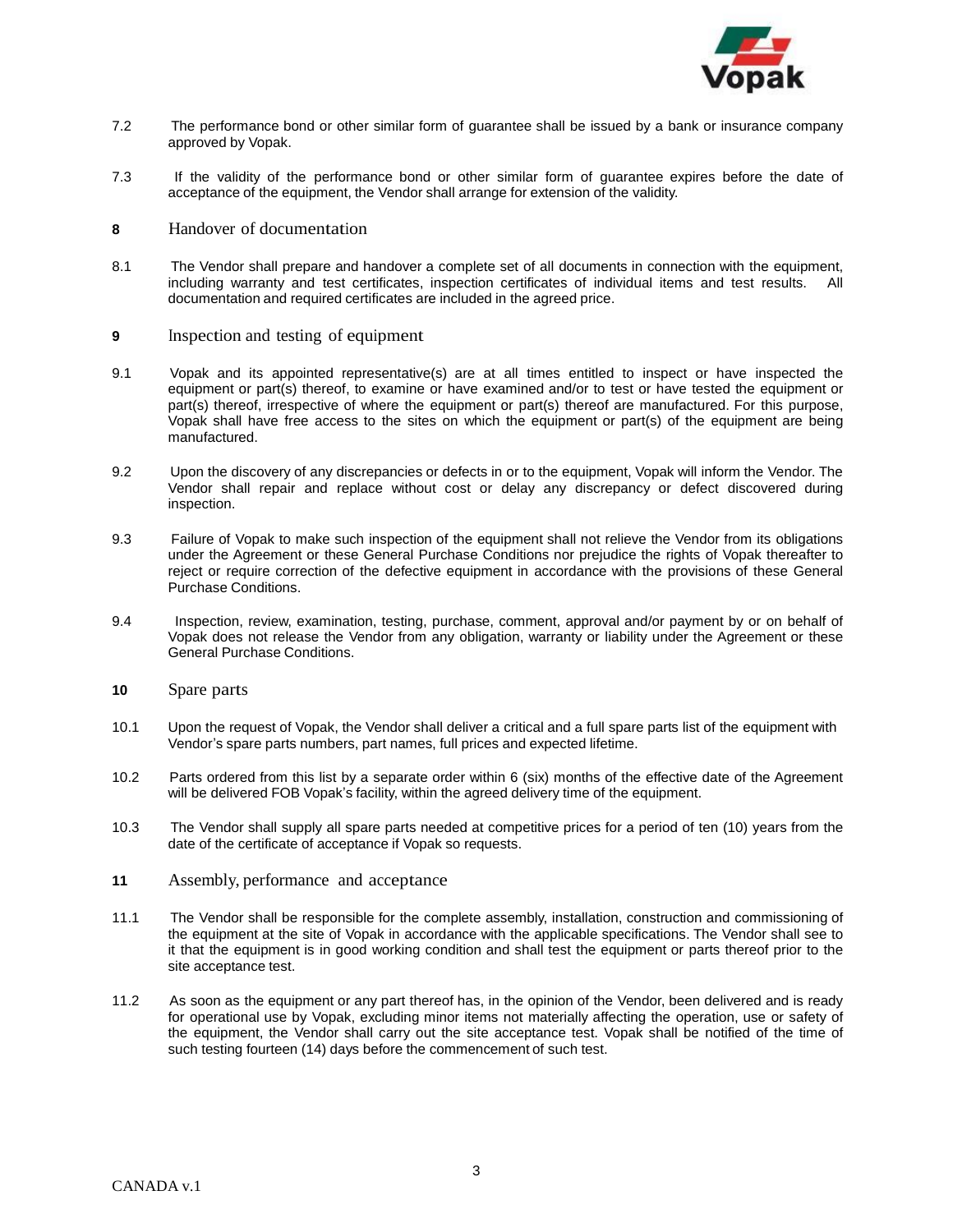

- 11.3 The Vendor shall supply the required personnel for the site acceptance test at the risk and account of the Vendor irrespective of the facilities used for testing may belong to Vopak or any third party. All costs associated with assembly, tests and commissioning shall be for the Vendor's account.
- 11.4 Vopak shall issue the certificate of acceptance within 5 (five) days upon completion of the site acceptance test acceptable to Vopak. If the equipment or any part thereof fails to pass the site acceptance test, the Vendor shall for its own account make such changes, modifications and/or additions to the equipment or any part thereof as may be necessary to meet the applicable specifications and repeat such test.
- 11.5 If the equipment or any part thereof fails to pass the repeated test, Vopak may, at its own discretion: (i) order necessary changes or modifications and/or additions and further performance tests, (ii) without prejudice to any other rights Vopak has under the Agreement, appoint for the Vendor's account other contractors to bring the equipment in compliance with the applicable specifications, (iii) reject the equipment, or any part thereof and receive a refund of the portion of the purchase price already paid by Vopak, or (iv) request the Vendor to proceed with performing its obligations under the Agreement as if the performance tests have been passed successfully and reduce the agreed price by such amount as may be agreed upon the Vendor and Vopak in respect of such failure to pass the performance tests.

#### **12** Transfer of ownership

- 12.1 Upon the transfer of ownership, the Vendor shall handover to Vopak all documentation, including certificates of ownership, and do all that is necessary to effect the transfer. The Vendor hereby grants to Vopak an irrevocable power of attorney to do all that is necessary to effect the transfer of legal title of the equipment or any part thereof to Vopak.
- 12.2 The risk of loss and damage to the equipment shall not pass to Vopak before signing of the certificate of acceptance by Vopak. Any signature made or document issued for the purpose of the acknowledgement of receipt of the equipment delivered does not qualify as signing and/or issuing of a certificate of acceptance.

#### **<sup>13</sup>**Warranty

13.1 In addition to Part A – article 16, the following applies. If the Vendor is requested to remedy a defect, and in the event that the Vendor does not commence work to correct the warranty claims within seven (7) days, Vopak has the right, after written notice to the Vendor, to arrange the repair/correction at the Vendor's expense. In such event, the Vendor shall furnish to Vopak the Vendor's technical instructions within 1 (one) day after receiving a written request by Vopak to bring Vopak in the position to follow such instructions. In the event the Vendor does not provide technical instructions, the technical instructions are incomplete or otherwise inadequate to resolve the claimed issue, Vopak has the right, after one (1) day following delivery of written notice to the Vendor, to define the repair/correction based on the local knowledge and arrange repair/correction at the Vendor's expense.

The Vendor's warranty shall remain in full force and effect, including any repairs made by Vopak.

- **14** Insurance
- 14.1 The Vendor shall at its own cost as of the effective date of the Agreement until signing of the certificate of acceptance obtain and maintain in effect adequate and sufficient insurance as required by Vopak, including but not limited to: Worker's Safety Compensation Insurance coverage provided by the workers safety compensation board or equivalent body of the province in which the Services are provided, for all staff of Vendor and its subcontractors, General Commercial Liability Insurance against liability for death or injury, liability for property damage and liability for financial loss, Professional Indemnity Policy, Motor Vehicle Policy, Construction all Risks Policy, Goods Insurance Policy including coverage for transportation and goods in transit, Land Based Equipment Insurance, Employer's Liability Insurance and any other insurance which the Vendor is obliged to carry out under applicable law. All policies for such insurance shall be primary, non-contributing with, and not in excess to, any insurance available to Vopak, shall name Vopak as an additional insured thereunder, shall contain a cross-liability clause, and shall provide that such policies shall not be cancelled or materially changed except upon thirty (30) days' prior written notice (by registered mail, receipt requested) to Vopak.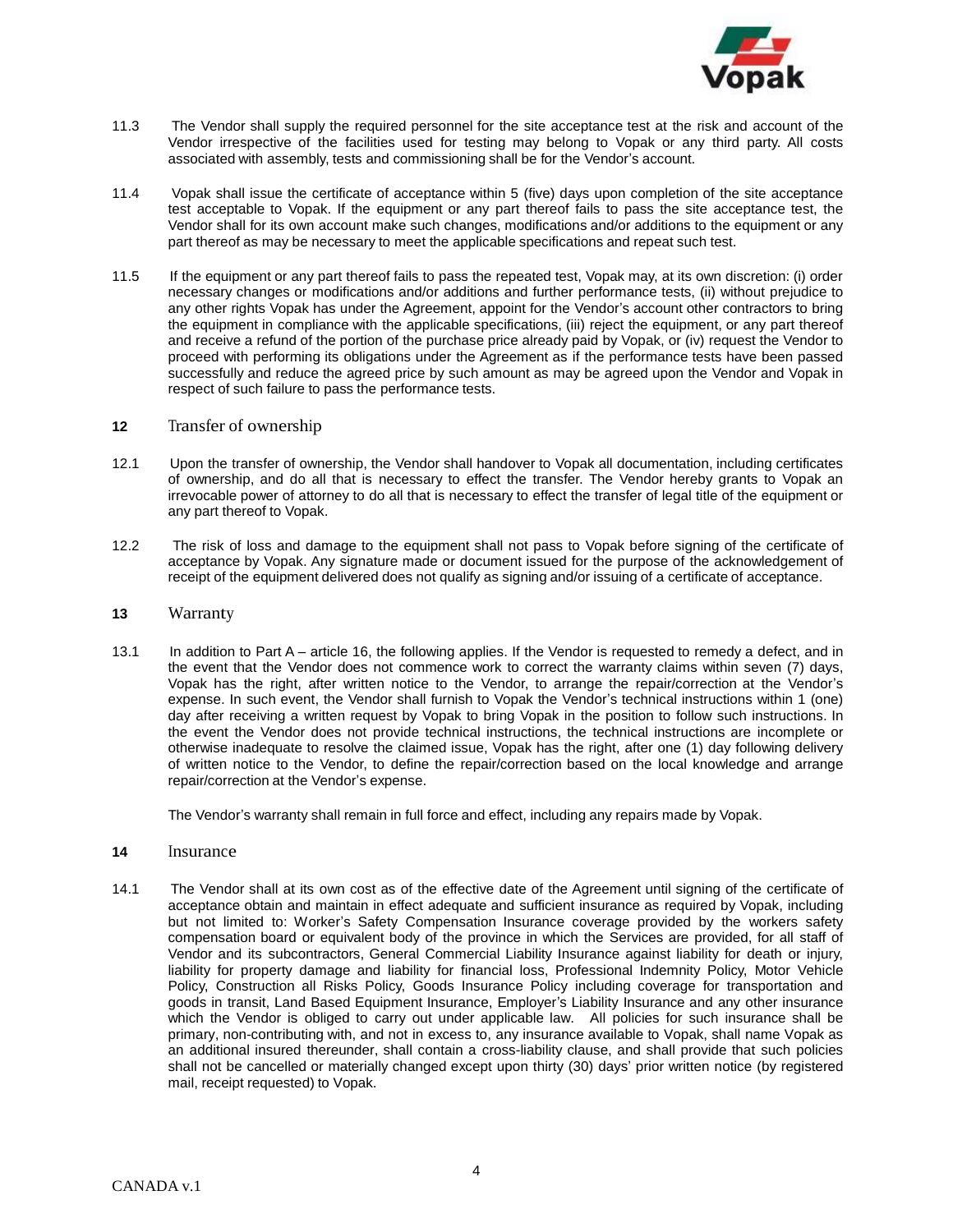

14.2 The Vendor shall furnish promptly to Vopak upon request reasonable evidence of the insurance coverage set out in this article (and undertakes promptly to ensure similar cooperation from its subcontractors).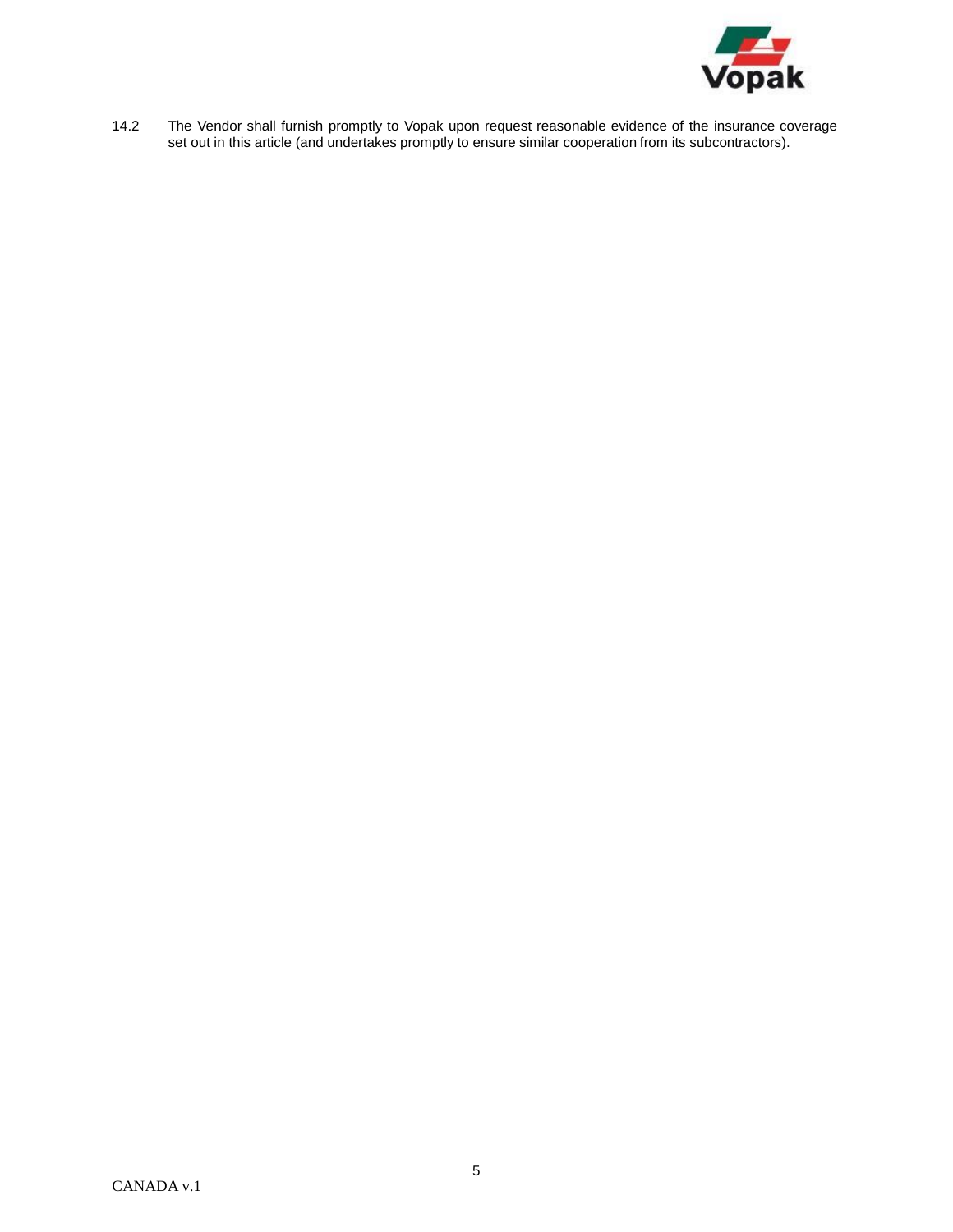

# **PART C — ADDITIONAL GENERAL CONDITIONS FOR THE SUPPLY OF CONSTRUCTION SERVICES**

#### **Contents**

| $\overline{1}$ |  |
|----------------|--|
| $\mathcal{P}$  |  |
| 3              |  |
| $\overline{4}$ |  |
| 5              |  |
| 6              |  |
| $\overline{7}$ |  |
| 8              |  |
| 9              |  |
| 10             |  |
| 11             |  |
| 12             |  |
| 13             |  |
| 14             |  |
| 15             |  |

### **1** General

- 1.1 These general conditions for the supply of construction services apply, in addition to Part A and any other applicable parts of these General Purchase Conditions, to all offers and orders pertaining to the supply of construction services by a Vendor to Vopak.
- **2** The construction services
- 2.1 The Vendor shall provide all the equipment including sheds, personnel, work and services necessary to execute and complete the construction services in accordance with the applicable technical specifications and any and all other plans, procedures, specifications, drawings and requirements.
- 2.2 The Vendor ensures that all facilities, services and equipment used for the execution of the construction services are fit for their intended purpose and of good quality and workmanship throughout the term of the Agreement. The Vendor shall provide all management services, supervision, personnel and labor as necessary for performing the construction services unless otherwise specified in the Agreement.
- 2.3 The Vendor shall immediately visually inspect all materials and equipment furnished by Vopak and its other suppliers before using same and shall notify Vopak within five (5) days of any defect therein to permit replacement or repair. Upon completion, the Vendor shall return all relevant materials and equipment furnished by Vopak and its other contractors in the same condition in which it was received taking into account normal wear and tear.
- 2.4 The Vendor shall manufacture, document, deliver, install, commission and/or repair the construction services in accordance with any reasonable instructions of Vopak.
- 2.5 The Vendor shall undertake that any applicable certificates of compliance or design approval from a certifying agency and/or all necessary approvals from the governmental authorities shall be timely obtained.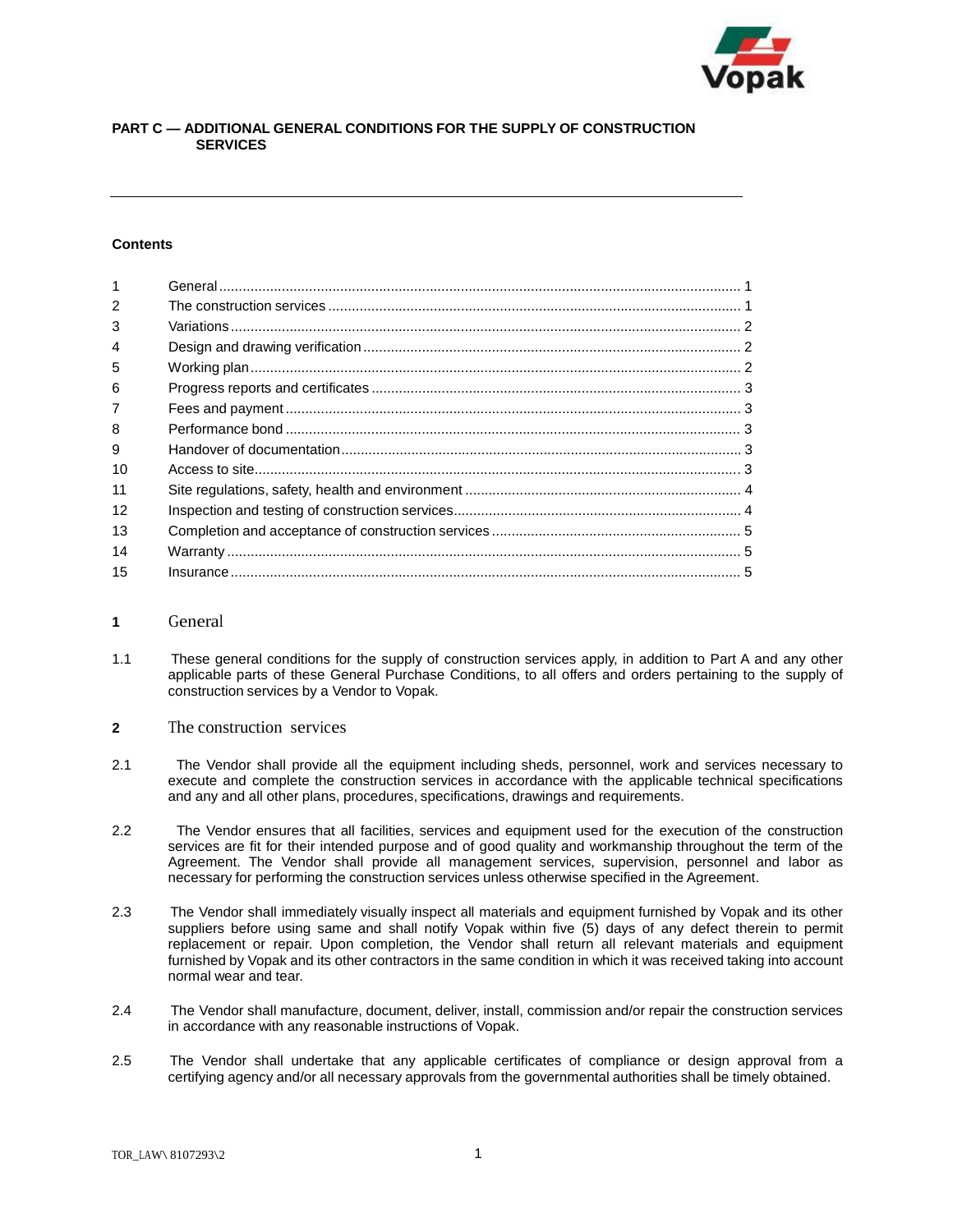

- 2.6 Partial supply of the construction services shall not oblige Vopak in any way to make a partial approval of the construction services or consideration as to whether the supplied part of the construction services complies with the Vendor's obligations.
- **<sup>3</sup>**Variations
- 3.1 Vopak has the right at any time to issue instructions to the Vendor to make any increases, decreases, omissions, substitutions and changes to the personnel, time schedules or any other part of the construction services with respect to its quality, form, character, kind or dimension, provided that Vopak submits a written change order to the Vendor.
- 3.2 The Vendor shall not make any variation except with the written approval of Vopak.
- 3.3 All variations shall be executed and completed under the provisions of the Agreement and these General Purchase Conditions.
- 3.4 Changes and additions shall not lead to an increase of the agreed price or an extension of the agreed time or date of delivery unless and to the extent reasonable, and provided that the Vendor has made a written proposal to Vopak with respect to an increase or an extension before the execution of the variation and always provided that Vopak has approved such price increase or extension of time in writing.
- 3.5 If a change results in a decrease of the supply by the Vendor or a decrease of the agreed price thereof, Vopak is entitled to a proportional price decrease.
- **<sup>4</sup>**Design and drawing verification
- 4.1 Unless Vopak has indicated that a third party will be responsible for the basic and/or detailed design of the construction services, the Vendor is responsible for the basic and/or detailed design of the construction services and shall deliver same in accordance with good engineering practice and any design conditions.
- 4.2 The Vendor shall be responsible for the accuracy and completeness of the specifications, drawings and other documentation provided by Vopak and/or any third party and shall never be able to rely upon the inaccuracy or incompleteness of the documentation provided. The Vendor shall notify Vopak within five (5) days after receipt when, in Vendor's opinion, the specifications, drawings and other documentation received from Vopak or any third party for the supply of construction services should be adjusted or amended.
- 4.3 Upon the request of Vopak, the Vendor shall, prior to the commencement of the construction services, furnish to Vopak for its review and approval, complete drawings, calculations and other construction documentation required to supply the construction services. The Vendor shall remain responsible for the design and the documentation related thereto, whether or not such documentation has been approved by Vopak.

#### **5** Working plan

- 5.1 The Vendor shall furnish a detailed working plan in which the Vendor describes the order, timing and duration of the construction services as well as the number of workmen, sheds at the site of Vopak and utility requirements during the various stages and phases of the construction services for the assessment and approval of Vopak.
- 5.2 As soon as Vopak has approved such working plan, the working plan forms an integral part of the Agreement. Deviation from the approved working plan is only permitted with the prior written approval of Vopak.
- 5.3 If the term for completion of the construction services is described in workable days, workable days shall only qualify as unworkable if and when the construction services could not be executed for more than five (5) hours on a day due to circumstances beyond Vendor's control.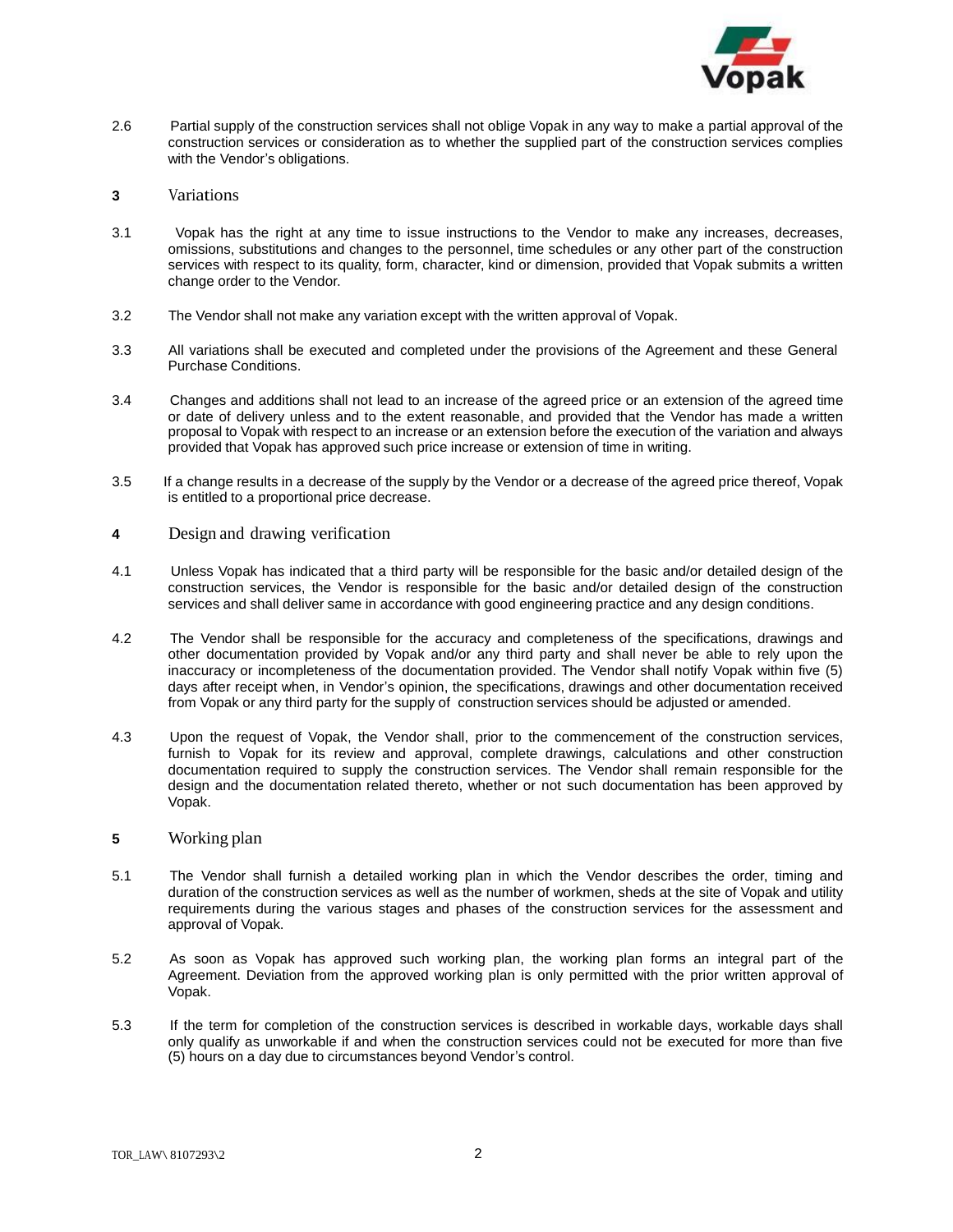

# **6** Progress reports and certificates

- 6.1 The Vendor shall provide progress reports on a monthly basis, unless Vopak requests for reports on a shorter or longer basis.
- 6.2 If Vopak is required to make progress payments for the construction services, progress certificates shall be prepared by the Vendor when and as required by Vopak. Such certificates shall contain the work performed during the preceding period and the value of such work on the basis of the agreed price.
- **7** Fees and payment
- 7.1 If no fixed price for the construction services has been agreed, the Vendor shall only be entitled to fees for time which is actually spent on the required level of competency by the Vendor's personnel supplying the construction services for Vopak and approved as such by Vopak.
- 7.2 All expenses relating to travel by the Vendor's personnel to the location where the construction services are performed and lodging are for the account of the Vendor and not chargeable to Vopak unless otherwise agreed to in writing by Vopak.
- 7.3 With respect to all construction services performed for Vopak by Vendor, the Vendor shall, upon request of Vopak, provide progress reports at such intervals as is requested by Vopak.
- 7.4 Vopak may hold back from payment for any Goods or Services provided hereunder a percentage of such amount otherwise payable as stipulated by construction lien legislation applicable to the site where the work is performed. The amount of such holdback shall be due and payable on the day following the expiration of the holdback period stipulated in such lien legislation applicable to such work site. Where lien legislation does not exist or apply, the holdback amount may be withheld and shall be due and payable in accordance with other legislation, industry practice, or provisions which may be agreed to between the parties. Vopak may retain out of the holdback amount any sums required by law to satisfy any liens against the work or, if permitted by the lien legislation applicable to the site where the work is performed, other third party monetary claims against Vendor or its subcontractors which are enforceable against Vopak. Vendor shall take prompt and diligent actions, at its expense, to cause all registrations of liens made against Vopak's property as a result of the work to be removed.
- **8** Performance bond
- 8.1 The Vendor shall provide Vopak, upon its request, with an unconditional and irrevocable performance bond or other similar form of guarantee as security for the fulfillment of the Vendor's obligations under the Agreement. Such bond shall be for the amount(s) which Vopak has to pay to the Vendor under the Agreement.
- 8.2 The performance bond or other similar form of guarantee shall be issued by a bank or insurance company approved by Vopak.
- 8.3 If the validity of the performance bond or other similar form of guarantee expires before the date of acceptance of the construction services, the Vendor shall arrange for extension of the validity.
- **9** Handover of documentation
- 9.1 The Vendor shall prepare and handover a complete set of all documents in connection with the construction services, including warranty and test certificates, inspection certificates of individual items and test results. All documentation and required certificates are included in the agreed price.
- **<sup>10</sup>**Access to site
- 10.1 Vopak shall allow the Vendor and persons on behalf of the Vendor access to the site provided that this is deemed necessary for the execution of the Agreement or in connection therewith, subject to the following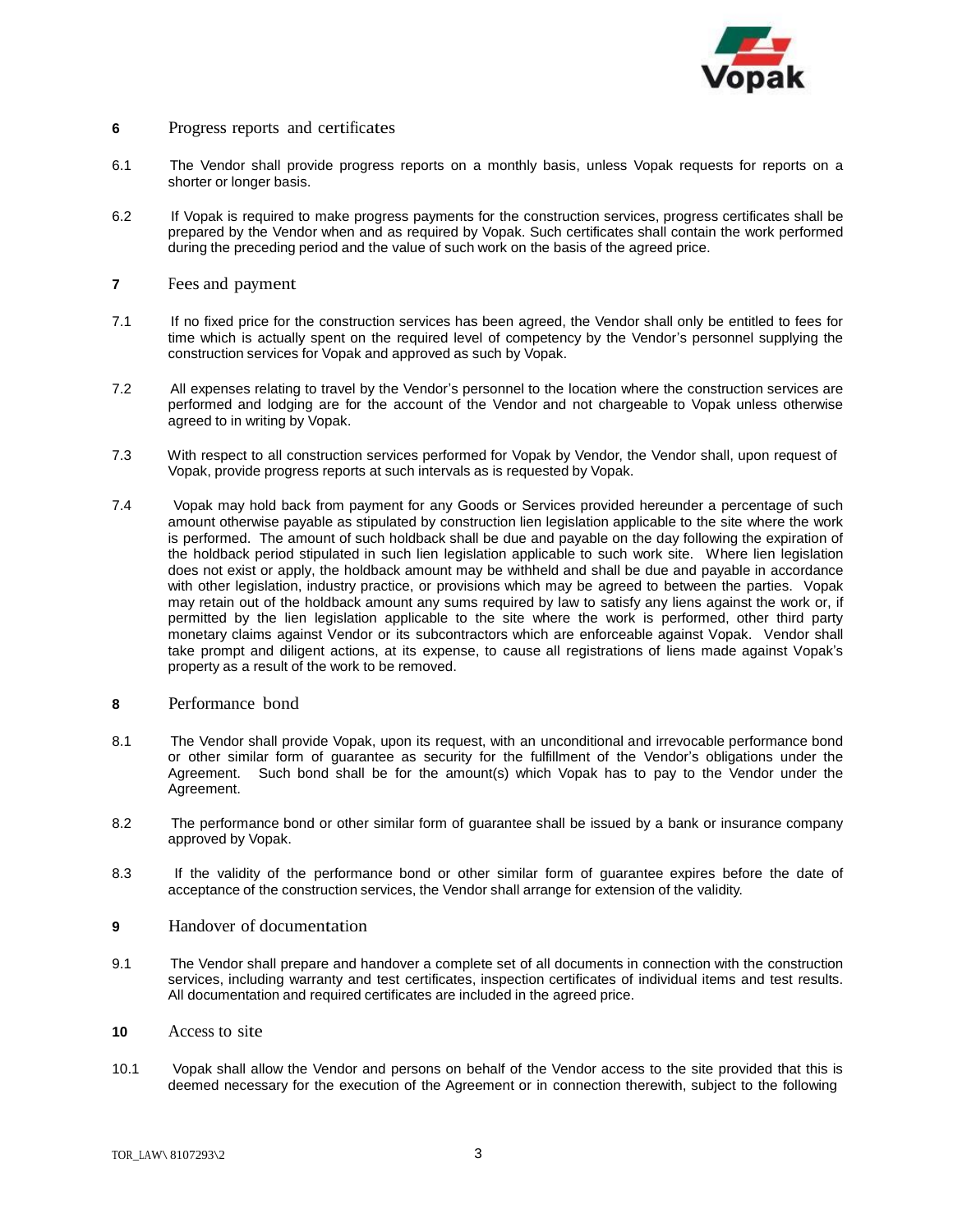

provisions which the Vendor shall be bound to communicate to all persons on its behalf needing access to the site.

- 10.2 Access shall only be authorized during normal working hours as established for the site. Outside normal working hours, access can only be obtained after prior approval in writing from Vopak.
- 10.3 Access is only granted to those persons whose particulars initials, name, date of birth, complete address, date of appointment or hiring and function – have been registered on a list that the Vendor is bound to submit not later than 1 (one) business day before the start of each working week. These persons shall be bound to identify themselves forthwith, upon request, and will allow Vopak to make copies of identification documents and, if applicable, residence and work permits.
- 10.4 All persons who enter the site and are present there are obliged, and deemed to have acquainted themselves, with the legal regulations and applicable business rules at Vopak's premises, and must strictly adhere to these rules and regulations as well as all instructions and directions given by or on behalf of the Vopak.
- 11 Site regulations, safety, health and environment
- 11.1 The Vendor is responsible for the safe performance of the obligations under the Agreement and specifically the safe performance of the construction services and shall give the highest priority to safety in order to avoid injury to any person and/or damage to any property.
- 11.2 The Vendor shall ensure that both Vendor and its subcontractors strictly comply with any applicable safety, health and environmental legislation and any safety, health or environmental policies, procedures and standards of Vopak. Upon request Vopak is entitled to carry out an audit in this respect. All costs incurred in complying with this provision shall be for the sole account of Vendor.
- 11.3 In the event that conditions arise or occur which do or are likely to endanger any persons or property during the Vendor's performance of its obligations under the Agreement, the Vendor shall immediately inform Vopak and proceed to take such action as Vopak deems necessary.
- 11.4 All accidents, environmental hazards and/or spills which incur in relation to the execution of the construction services shall be reported immediately to Vopak. Appropriate measures shall be taken by the Vendor to prevent further damage. If needed Vopak shall be allowed to take appropriate action by itself or to order a third party to remediate such hazards, spills and accidents.
- 11.5 Upon request, the Vendor shall submit to Vopak a written annual report on health, safety and environment within Vendor's organization stating the number of incidents, cause, injury status (if applicable) together with the adequate measures that have been taken by the Vendor to prevent reoccurrence of such event and any further damage.
- **12** Inspection and testing of construction services
- 12.1 Vopak and its appointed representative(s) are at all times entitled to inspect or have inspected the construction services or part(s) thereof, to examine or have examined the construction services and/or to test or have tested the construction services or part(s) thereof, irrespective of where the construction services or part(s) thereof are performed. The same applies to all results of the construction services. For this purpose, Vopak shall have free access to the sites on which the construction services or part(s) of the construction services are being performed.
- 12.2 Upon the discovery of any discrepancies or defects in or to the construction services, Vopak will inform the Vendor. The Vendor shall repair and replace without cost or delay any discrepancy or defect discovered during inspection.
- 12.3 Failure of Vopak to make such quality surveillance in or to the construction services or to discover defective design, materials or workmanship shall not relieve the Vendor from its obligations under the Agreement nor prejudice the rights of Vopak thereafter to reject or require correction of the defective work, in accordance with the provisions of these General Purchase Conditions.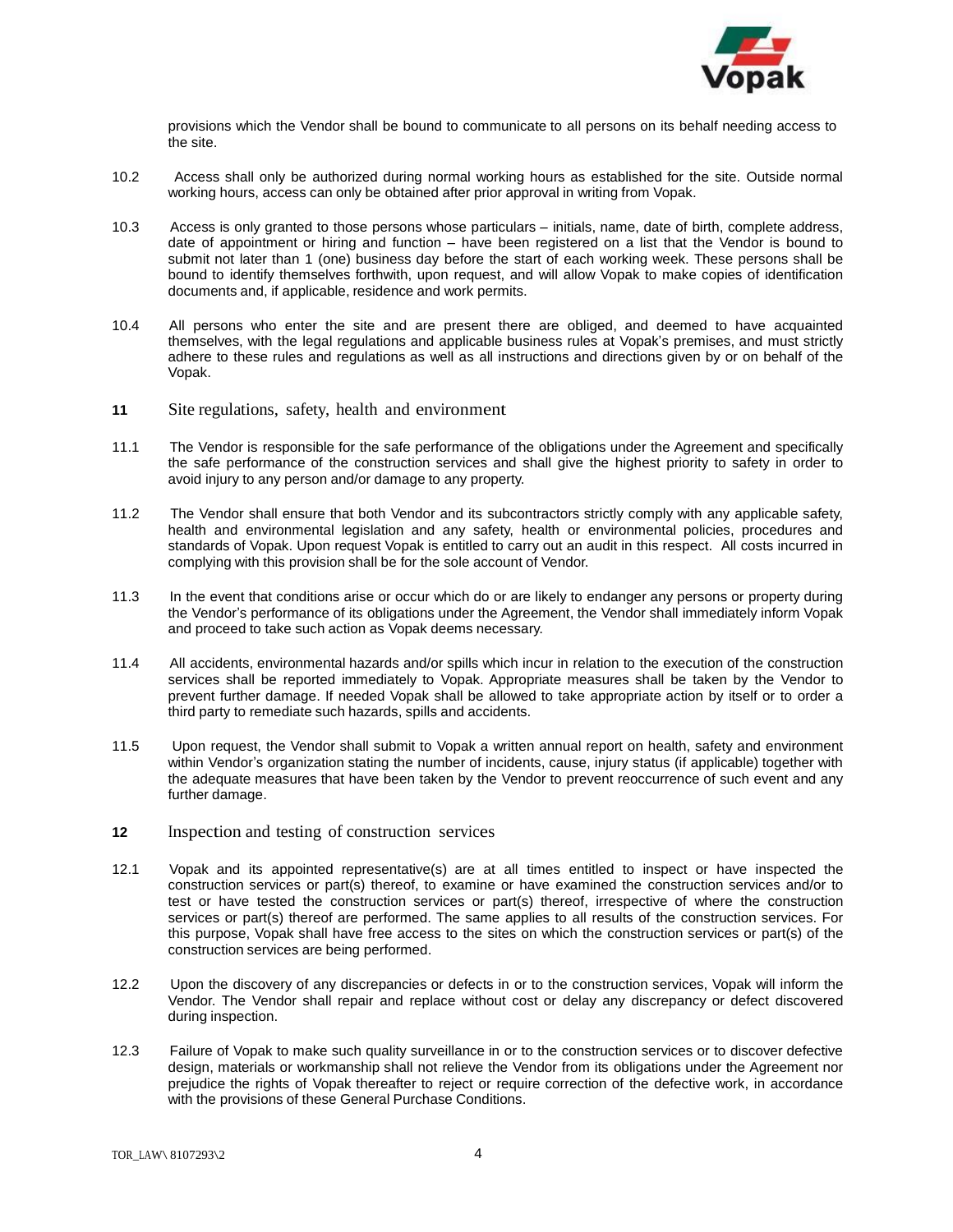

- 12.4 Inspection, review, examination, testing, purchase, comment, approval and/or payment by or on behalf of Vopak do not release the Vendor from any obligation, warranty or liability under these General Purchase Conditions.
- **13** Completion and acceptance of construction services
- 13.1 The Vendor shall be responsible for the complete execution of the construction services at the site of Vopak in accordance with the applicable specifications and requirements. The Vendor shall see to it that the construction services have been properly performed and shall verify this prior to the agreed date or time for acceptance by Vopak.
- 13.2 Upon completion of the construction services, Vopak may instruct an independent inspector to conduct an inspection with regard to the construction services. If the inspector holds the opinion that the construction services do not meet the applicable specifications and requirements, the Vendor shall for its own account make such changes, modifications and/or additions to the construction services or any part thereof as may be necessary to meet the applicable specifications and requirements. The same shall apply if and when Vopak establishes such non- compliance by the Vendor.
- 13.3 The Vendor shall clean and restore the site and/or the storage space used for the performance of the construction services in the condition in which the site or storage space existed prior to the performance of the construction services. Such cleaning and restoration shall be completed, at the latest, on the day on which the construction services are ready for acceptance.
- 13.4 The Vendor shall remove from the site all waste material and other residues that resulted from the performance of the construction services and/or any cleaning activities undertaken by the Vendor.

#### **<sup>14</sup>**Warranty

14.1 In addition to Part A – article 16, the following applies. If the Vendor is requested to remedy a defect, and in the event that the Vendor does not commence work to correct such defect within seven (7) days after receiving the request, Vopak has the right, after written notice to the Vendor, to arrange for the repair/correction at the Vendor's expense. In such event, the Vendor shall furnish to Vopak the Vendor's technical instructions within one (1) day of the written notice in order to bring Vopak in the position to follow such instructions. In the event the Vendor does not provide technical instructions, the technical instructions are incomplete or otherwise inadequate to resolve the claimed issue, Vopak has the right, after one (1) day of written notice to the Vendor, to define the repair/correction based on Vopak's knowledge and arrange repair/correction at the Vendor's expense.

#### **15** Insurance

- 15.1 The Vendor shall at its own cost as of the effective date of the Agreement until signing of the certificate of acceptance by Vopak, obtain and maintain in effect adequate and sufficient insurance, including but not limited to: Worker's Safety Compensation Insurance coverage provided by the workers safety compensation board or equivalent body of the province in which the Services are provided, general commercial liability insurance against liability for death or injury, liability for property damage and liability for financial loss, professional liability insurance, motor vehicle insurance, construction all risks insurance, goods insurance, including coverage for transportation and goods in transit, land based equipment insurance, employer's liability insurance and any other insurance which the Vendor is obliged to carry under applicable law. All policies for such insurance shall be primary, non-contributing with, and not in excess to, any insurance available to Vopak, shall name Vopak as an additional insured thereunder, shall contain a cross-liability clause, and shall provide that such policies shall not be cancelled or materially changed except upon thirty (30) days' prior written notice (by registered mail, receipt requested) to Vopak.
- 15.2 The Vendor shall furnish promptly to Vopak upon request reasonable evidence of the insurance coverage set out in this article (and undertakes promptly to ensure similar co-operation from its subcontractors).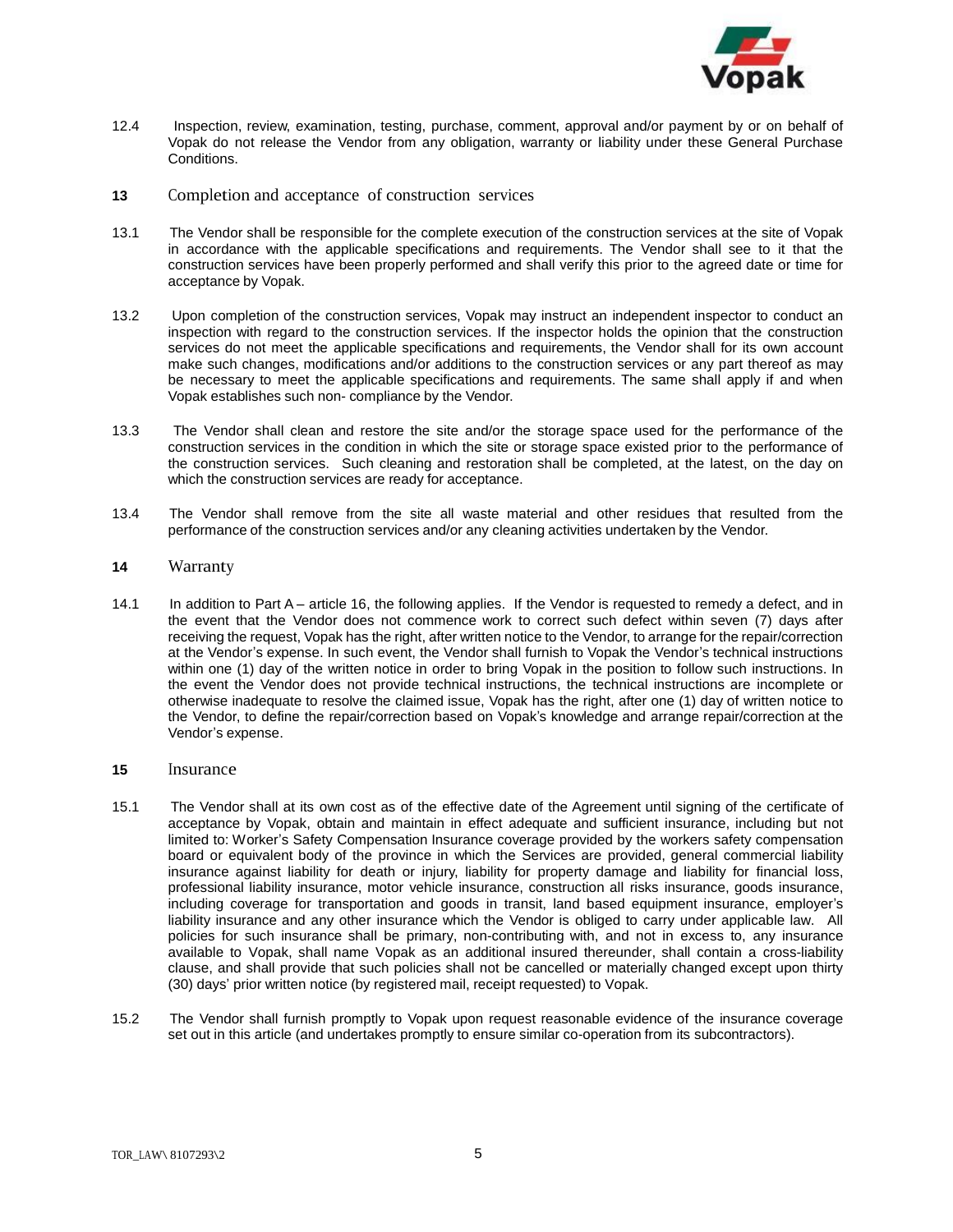

# **PART D — ADDITIONAL GENERAL CONDITIONS FOR THE SUPPLY OF PROFESSIONAL SERVICES**

#### **Contents**

# **1** General

- 1.1 These general conditions for the supply of professional services apply, in addition to Part A and any other agreed parts of these General Purchase Conditions, to all offers and orders pertaining to the supply of professional services by a Vendor to Vopak.
- **2** The professional services
- 2.1 The Vendor shall perform and complete the services with the care, skill and diligence and in accordance with the standards currently recognized by its profession and shall be responsible for the professional quality, technical accuracy, completeness and coordination of all reports, plans, information and other items and services furnished by the Vendor under the Agreement.
- 2.2 The Vendor ensures that all facilities, services and equipment used for the performance of the services are fit for their intended purpose and of good quality and workmanship throughout the term of the Agreement.
- 2.3 The Vendor shall undertake that any applicable certificates of compliance or design approval from a certifying agency and/or all necessary approvals from any governmental authority shall be obtained at the earliest available opportunity.
- 2.4 Partial supply of the services shall not oblige Vopak in any way to make a partial approval of the services or consideration as to whether the supplied part of the services complies with the Vendor's obligations.
- 2.5 Vopak and Vendor shall regularly communicate concerning the performance of the services. Upon request, the Vendor shall furnish a detailed working plan in which the Vendor describes the order, timing and duration of the services for the assessment and approval of Vopak.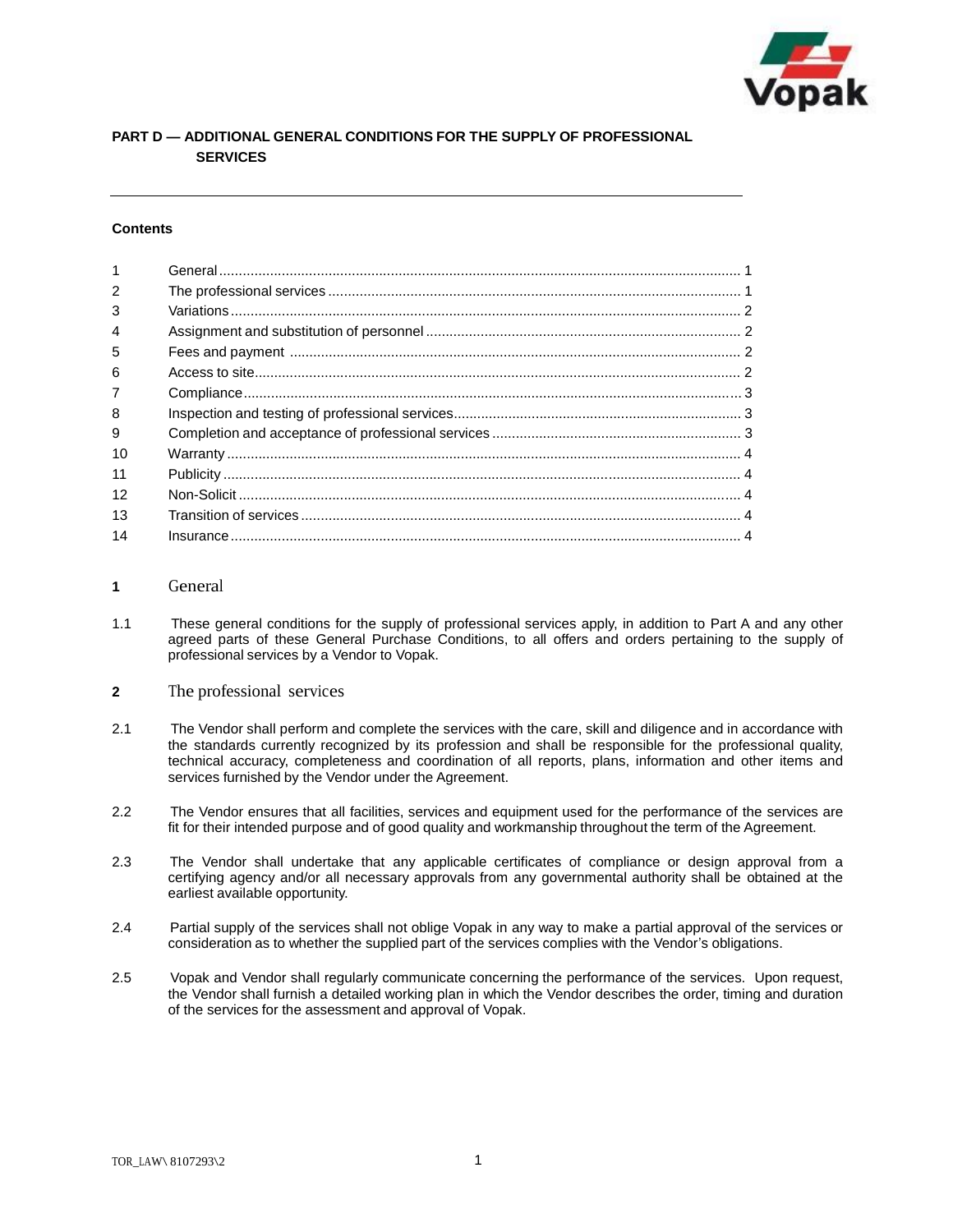

#### **<sup>3</sup>** Variations

- 3.1 Vopak has the right at any time to issue instructions to the Vendor to make any increases, decreases, omissions, substitutions and changes to the personnel, time schedules or any other part of the services as regards its quality, form, character, kind or dimension, provided that Vopak submits such variation in writing.
- 3.2 The Vendor shall not make any variation except with the written approval of Vopak.
- 3.3 All variations shall be executed and completed under the provisions of the Agreement and these General Purchase Conditions.
- 3.4 Changes and additions shall not lead to an increase of the agreed price or an extension of the agreed time or date of performance unless and to the extent reasonable, and provided that Vopak has approved such price increase or extension of time in writing.
- 3.5 If a change results in a decrease of the supply by the Vendor or a decrease of the agreed price thereof, Vopak is entitled to a proportional price decrease.
- **<sup>4</sup>**Assignment and substitution of personnel
- 4.1 The Vendor shall assign qualified personnel suitable for the services each with at least the agreed and/or required level of competence necessary for the services. If Vendor assigns personnel with qualifications higher than necessary for the supply of services, it may only charge Vopak the hourly rate applicable to suitable personnel.
- 4.2 The Vendor shall not substitute the personnel assigned for the services, be it temporarily or permanently, without Vopak's prior written approval.
- 4.3 If Vopak requests the substitution of personnel because Vopak considers this to be desirable or necessary, the Vendor shall comply with this request within two (2) days after such request, without any additional costs.
- **5** Fees and payment
- 5.1 For the supply of services Vopak shall pay to the Vendor the fees that are set forth in the Agreement.
- 5.2 If the services cannot be supplied by Vendor due to a waiting period occurring on Vopak's site, the first hour of the waiting period is for the account of the Vendor. Vopak shall thereafter pay to the Vendor the agreed (hourly) fees of Vendor's personnel during the waiting period against the presentation of time sheets approved by Vopak and provided that Vendor has notified Vopak of the waiting period within 30 (thirty) minutes after the beginning of the waiting period. Notwithstanding the foregoing, this provision shall only be applicable to Vendors that are paid on an hourly basis.
- 5.3 All expenses relating to travel by the Vendor's personnel to the location where the services are performed and lodging are for the account of the Vendor and not chargeable to Vopak unless otherwise agreed to in writing by Vopak.
- **<sup>6</sup>**Access to site
- 6.1 Vopak shall allow the Vendor and persons on behalf of the Vendor access to the site provided that this is deemed necessary for the performance of the services, subject to the following provisions which the Vendor shall be bound to communicate to all persons on its behalf needing access to the site.
- 6.2 Access shall only be authorized during normal working hours as established for the site. Outside normal working hours, access can only be obtained after prior approval in writing from Vopak.
- 6.3 Access is only granted to those persons whose particulars initials, name, date of birth, complete address, date of appointment or hiring and function – have been registered on a list that the Vendor is bound to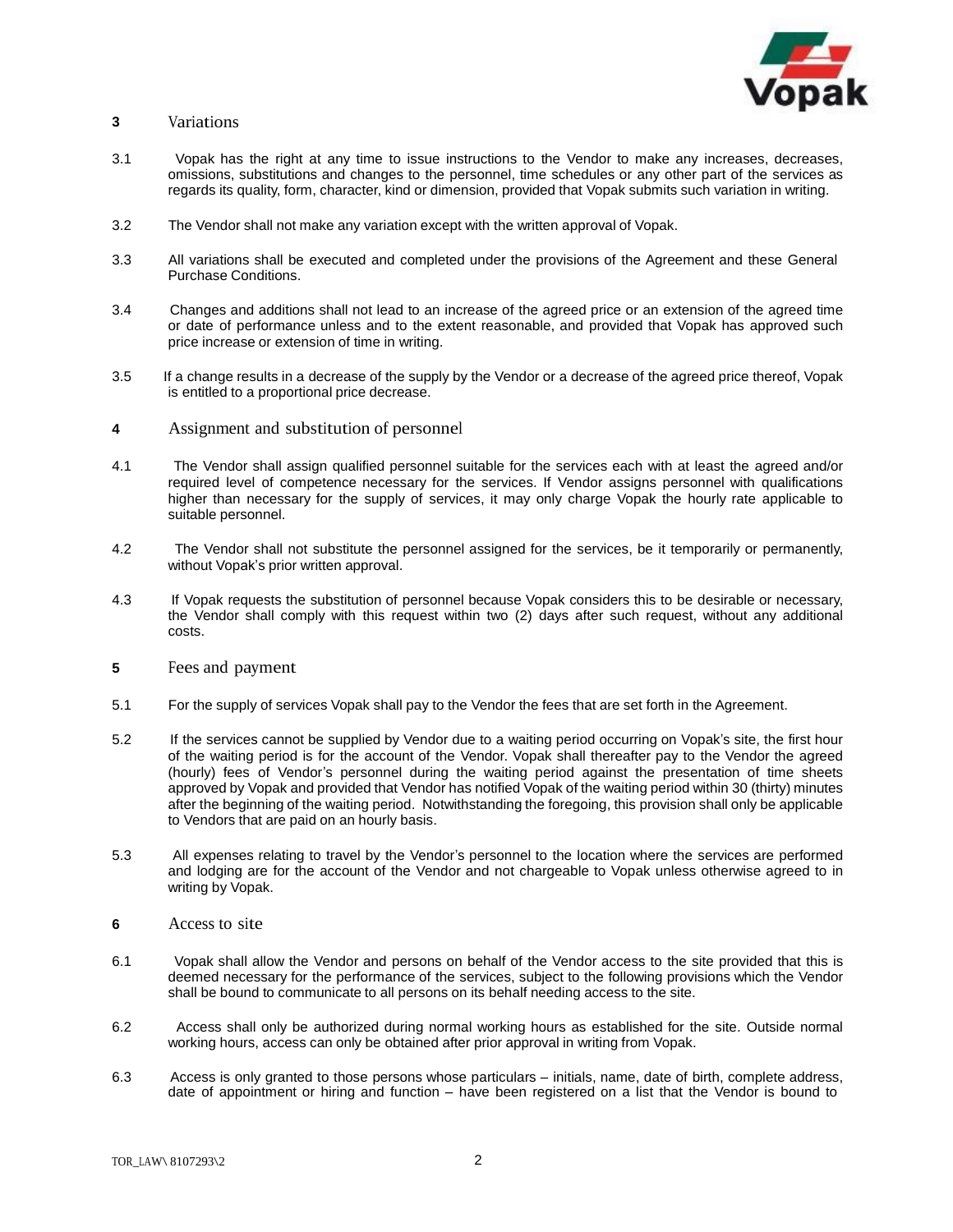

submit not later than 1 (one) day before the start of each working week unless otherwise agreed to in  $\overline{w}$ by Vopak. These persons shall be bound to identify themselves forthwith, upon request, and will allow Vopak to make copies of identification documents and, if applicable, residence and work permits.

- 6.4 All persons who enter the site and are present there are obliged, and deemed to have acquainted themselves, with the legal regulations and applicable rules at Vopak's premises, and must strictly adhere to these rules and regulations, as well as all instructions and directions given by or on behalf of Vopak.
- **7** Compliance
- 7.1 Both the Vendor and its personnel shall at all times comply with the rules and regulations that are applicable to Vopak with respect to the services and any other rules and regulations that Vopak requests the Vendor and its personnel to comply with.
- 7.2 The Vendor's and/or its personnel's use of Vopak computers and computer facilities shall at all times be in accordance with Vopak's procedures, guidelines, directions and sound data processing practices and procedures and without interference with Vopak's own data processing activities.
- 7.3 The Vendor warrants that the Vendor and its personnel shall not directly or indirectly trade in securities (including without prejudice to the generality of that term: stocks, options and derivatives) on the basis of information obtained in connection with the services executed under the Agreement.
- 7.4 The Vendor warrants that it shall at all times comply with all applicable regulations regarding the protection of personal data, including Vopak's own regulations regarding the protection of personal data, if any.
- 7.5 The Vendor warrants that it has obtained all requisite licenses and permits for supplying the services and has at all times complied with all terms and conditions of those licenses and permits and nothing might prejudice the continuation or renewal of any of those licenses and permits.
- 7.6 The Vendor warrants that all Vopak data which it collects during the execution of the Agreement will be stored within the Vendor's organization in such a manner that such data is logically separated from any data which the Vendor has collected and stored within the Vendor's organization from the Vendor's other clients.
- **<sup>8</sup>**Inspection and testing of professional services
- 8.1 Vopak and its appointed representative(s) are at all times entitled to inspect or have inspected the services or part(s) thereof, to examine or have examined the services and/or to test or have tested the services or part(s) thereof, irrespective of where the services or part(s) thereof are performed. For this purpose, Vopak shall have free access to the sites on which the services or part(s) of the services are being performed.
- 8.2 Upon the discovery of any discrepancies or defects in or to the services, Vopak will inform the Vendor. The Vendor shall repair and replace without cost or delay any discrepancy or defect discovered during inspection.
- 8.3 Failure of Vopak to make such quality surveillance in or to the services or to discover defective design, materials or workmanship shall not relieve the Vendor from its obligations under the agreement nor prejudice the rights of Vopak thereafter to reject or require correction of the defective services, in accordance with the provisions of these General Purchase Conditions.
- 8.4 Inspection, review, examination, testing, purchase, comment, approval and/or payment by or on behalf of Vopak does not release the Vendor from any obligation, warranty or liability.
- **9** Completion and acceptance of professional services
- 9.1 The Vendor shall be responsible for the complete performance of the services in accordance with the applicable specifications and requirements. The Vendor shall see to it that the services have been properly performed and shall verify this prior to the agreed date or time for completion, if any.